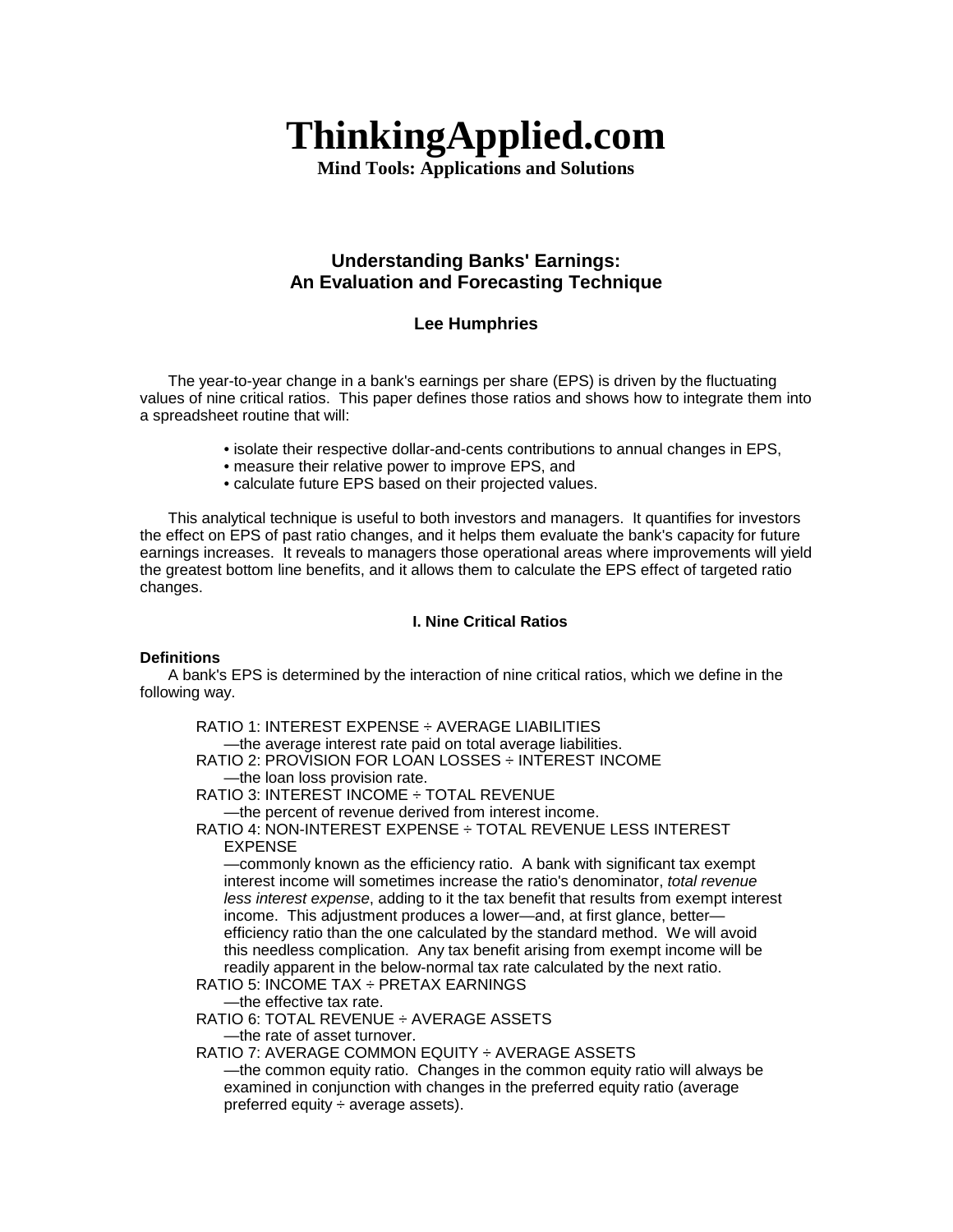# RATIO 8: PREFERRED CHARGES ÷ AVERAGE COMMON EQUITY

—the reduction in return on common equity arising from the payment of preferred dividends and preferred stock retirement premiums.

Ratio 9: average common equity ÷ average common shares outstanding —the book value.

#### **The Effect of Critical Ratio Value Changes on EPS**

We shall now see how the values of these ratios shaped the EPS change of a \$66 billion dollar bank holding company headquartered in the Midwest. The bank's annual report shows that earnings for the latest fiscal year were thirty-one cents per share higher than earnings for the previous fiscal year.

Using the procedure explained below, we can trace those thirty-one cents back to specific increases and decreases in the year-to-year values of the nine critical ratios. As Exhibit 1, Column D shows:

- RATIO 1. The average interest rate paid on total liabilities increased, costing about 27 cents per share.
- RATIO 2. The loan loss provision rate increased, costing about 15 cents per share.
- RATIO 3. The percent of interest revenue to total revenue increased, costing about one cent per share. (This is a roundabout way of saying that there was a decrease in the percent of non-interest revenue to total revenue. For mathematical simplicity, we use the percent of interest revenue rather than noninterest revenue.)
- RATIO 4. The efficiency ratio decreased, adding about 31 cents per share.
- RATIO 5. The tax rate increased, costing about 2 cents per share.
- RATIO 6. The asset turnover increased, adding about 15 cents per share.
- RATIO 7. The common equity ratio decreased (partially offset by an increase in the preferred equity ratio), adding about 12 cents per share.
- RATIO 8. The preferred charge to common equity increased, costing about 2 cents per share.

RATIO 9. The book value increased, adding about 20 cents per share.

When the positive and negative effects of these ratio changes are summed, the result is \$0.31. Adding this amount to the Previous Year's EPS of \$2.45, we arrive at the Latest Year's EPS of \$2.76. Let's find out how the figures were derived.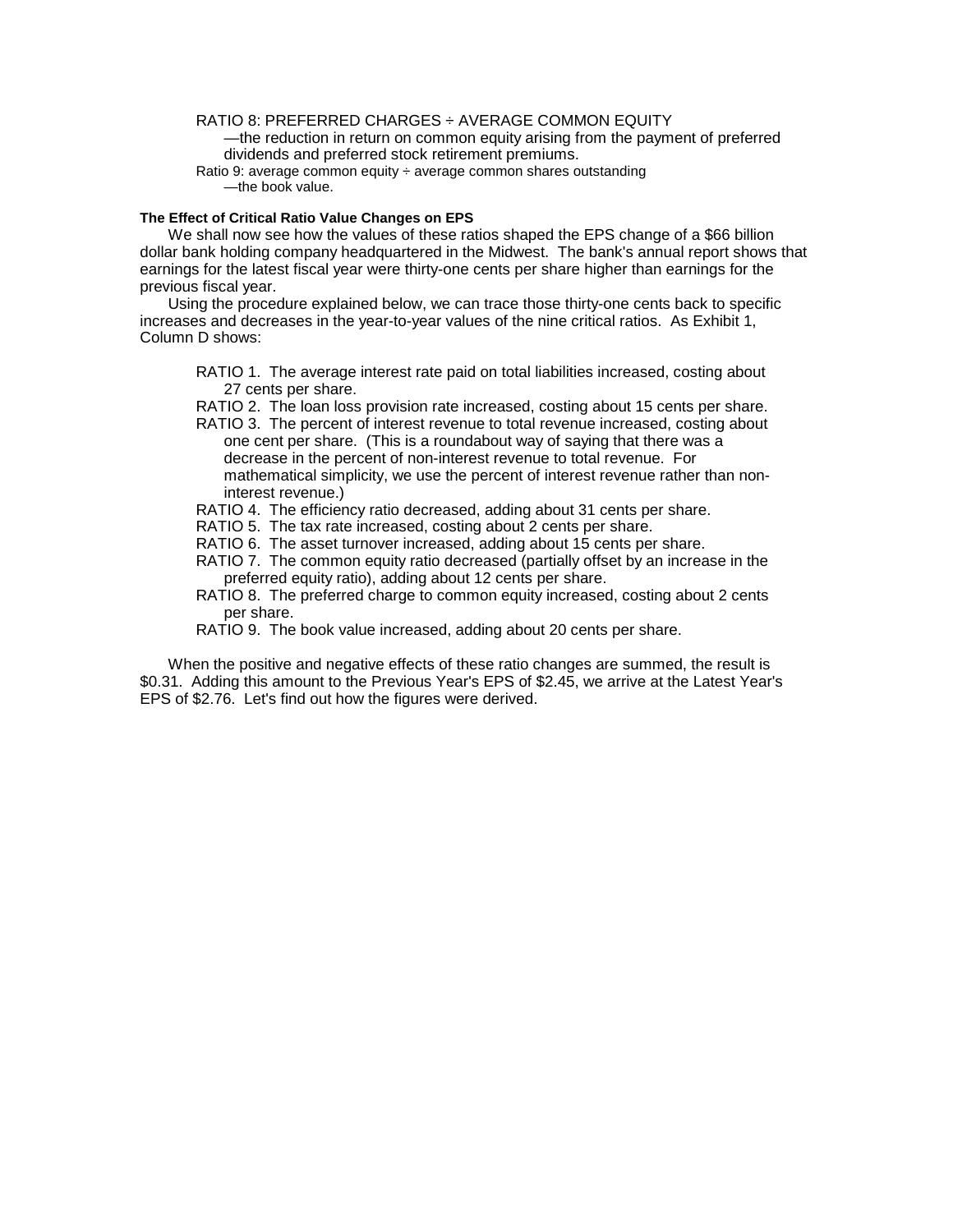| Column A                              |        | Column B                                     |              | Column C                              |           | Column D                                    |
|---------------------------------------|--------|----------------------------------------------|--------------|---------------------------------------|-----------|---------------------------------------------|
| CriticalRatio                         |        | \$ Effect of Changing<br>One Ratio at a Time | $\mathbf{x}$ | Coefficient of<br>Ratio Interaction = |           | \$ Effect of Changing<br>All Ratios at Once |
| 1 Interest Rate                       |        | \$0.29022                                    | $\mathbf{x}$ | 93.700%                               | $=$       | \$0.27194                                   |
| 2 Loan Loss Provision Rate            |        | \$0.16175                                    | $\mathbf{x}$ | 93.700%                               | $=$       | \$0.15156                                   |
| 3 Interest Revenue/Total Revenue      |        | \$0.01249                                    | $\mathbf{x}$ | 93.700%                               | $=$       | \$0.01170                                   |
| 4 Efficiency Ratio                    |        | \$0.33500                                    | $\mathbf{x}$ | 93.700%                               | $=$       | \$0.31390                                   |
| 5 Tax Rate                            |        | \$0.02265                                    | $\mathbf{x}$ | 93.700%                               | $=$       | \$0.02122                                   |
| 6 Asset Tumover                       |        | \$0.16057                                    | $\mathbf{x}$ | 93.700%                               | $=$       | \$0.15045                                   |
| 7 Equity Ratio (Preferred + Com m on) |        | \$0.12615                                    | $\mathbf{x}$ | 93.700%                               | $=$       | \$0,11820                                   |
| 8 Preferred Charge to Common Equity   |        | \$0.02585                                    | $\mathbf{x}$ | 93.700%                               | $=$       | \$0.02422                                   |
| 9 Book Value                          |        | \$0.21793                                    | $\mathbf{x}$ | 93.700%                               | $=$       | \$0.20420                                   |
| 10 Sum of All\$ Effects               |        | \$0.32669                                    |              |                                       |           | \$0.30611                                   |
| 11 Previous Year's EPS                | $^{+}$ | \$2.45198                                    |              |                                       | $\ddot{}$ | \$2.45198                                   |
| 12 Latest Year's EPS : derived        |        | \$2.77867                                    |              |                                       |           | \$2.75809                                   |
| 13 Latest Year's EPS: actual          |        | \$2.75809                                    |              |                                       |           | \$2.75809                                   |
| 14 \$ over(under)-statem ent of EPS   |        | \$0.02058                                    |              |                                       |           | \$0,00000                                   |

#### Exhibit 1—EPS Effect of Year-to-year Changes in Critical Ratios

15 Coefficient ofRatio Interaction: 93.700%

**II. Determining the Effect of Ratio Changes on EPS** 

#### **Deriving Annual EPS from the Critical Ratios**

= actual\$ change in EPS ÷ derived \$ change in EPS  $[B13 - B11]$   $\div$  B10

This section describes the fundamental EPS equation, shows how the critical ratios are integrated into it, and traces those ratios back to the bank's annual report.

**The EPS equation.** A bank's annual EPS can be calculated using the equation shown in Exhibit 2. The equation is set up as a spreadsheet of fifteen cells. The cells are organized into six groups: each group is indicated by a vertical line that borders its cells; the last cell of one group is also the first cell of the next.

*Operating margin*. The first group (cells 1 through 5) calculates the operating margin (18.766%). It does this by setting total revenue equal to 100% and subtracting from it the percentages of revenue consumed by the interest expense (32.285%), the provision for loan losses (4.120%), and the non-interest expense (44.829%).

*Profit margin*. The second group (cells 5 through 7) calculates the profit margin (12.609%) by subtracting the percent of total revenue consumed by taxes (6.157%) from the operating margin (18.766%).

*Return on assets*. The third group (cells 7 through 9) calculates the return on average assets (1.443%) by multiplying the profit margin (12.609%) times the asset turnover (11.444%).

*Return on common equity*. The fourth group (cells 9 through 11) calculates the return on average common equity (22.299%) by dividing the return on assets (1.443%) by the common equity ratio (6.471%).

*Return on common equity after preferred charge*. The fifth group (cells 11 through 13) calculates the net return on average common equity (21.338%) by subtracting from the return on common equity (22.299%) the preferred charge to common equity (0.961%).

*Earnings per share*. And the sixth group (cells 13 through 15) calculates the earnings per share of common stock (\$2.76) by multiplying the net return on common equity (21.338%) times the book value (\$12.93).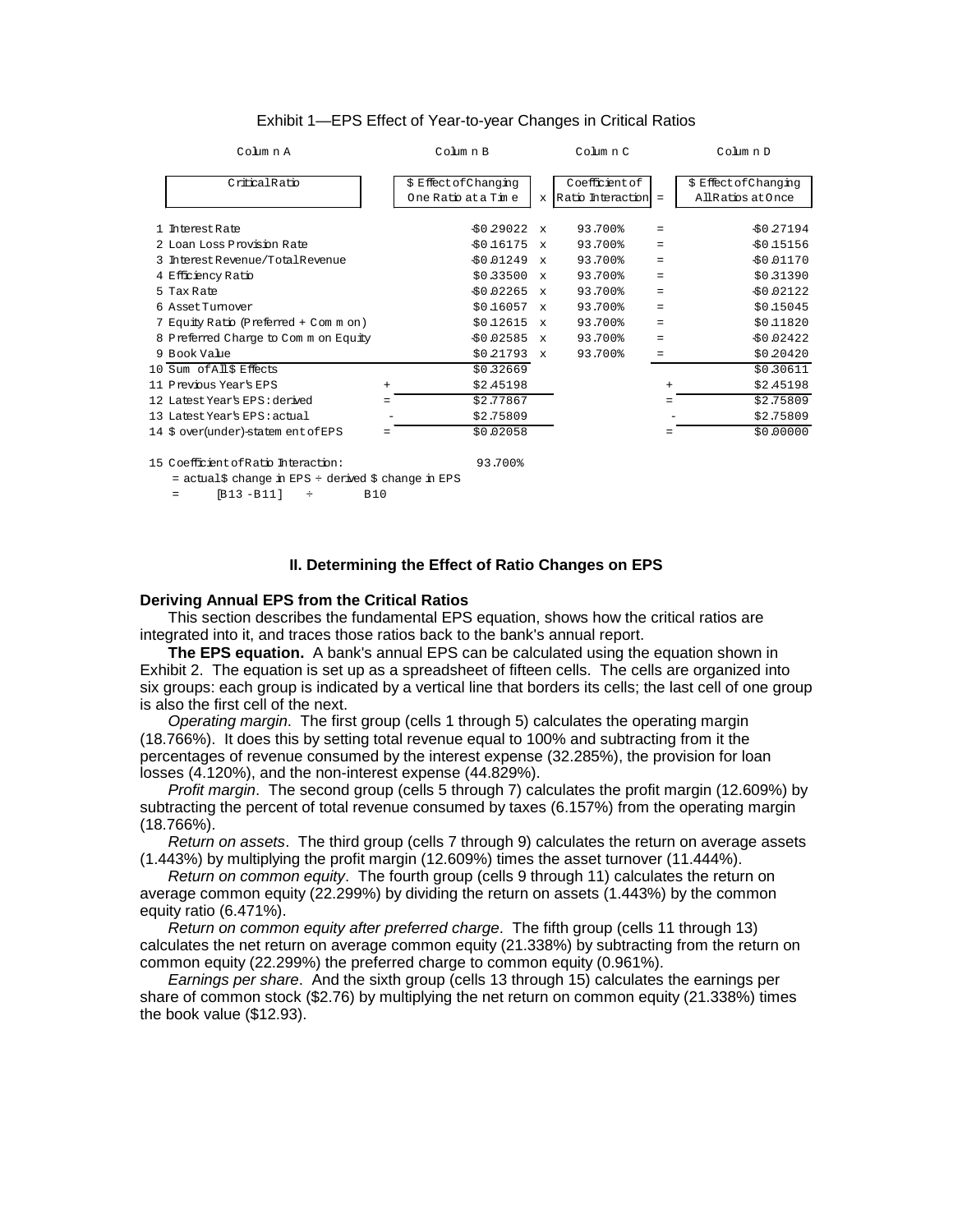

Exhibit 2—EPS Equation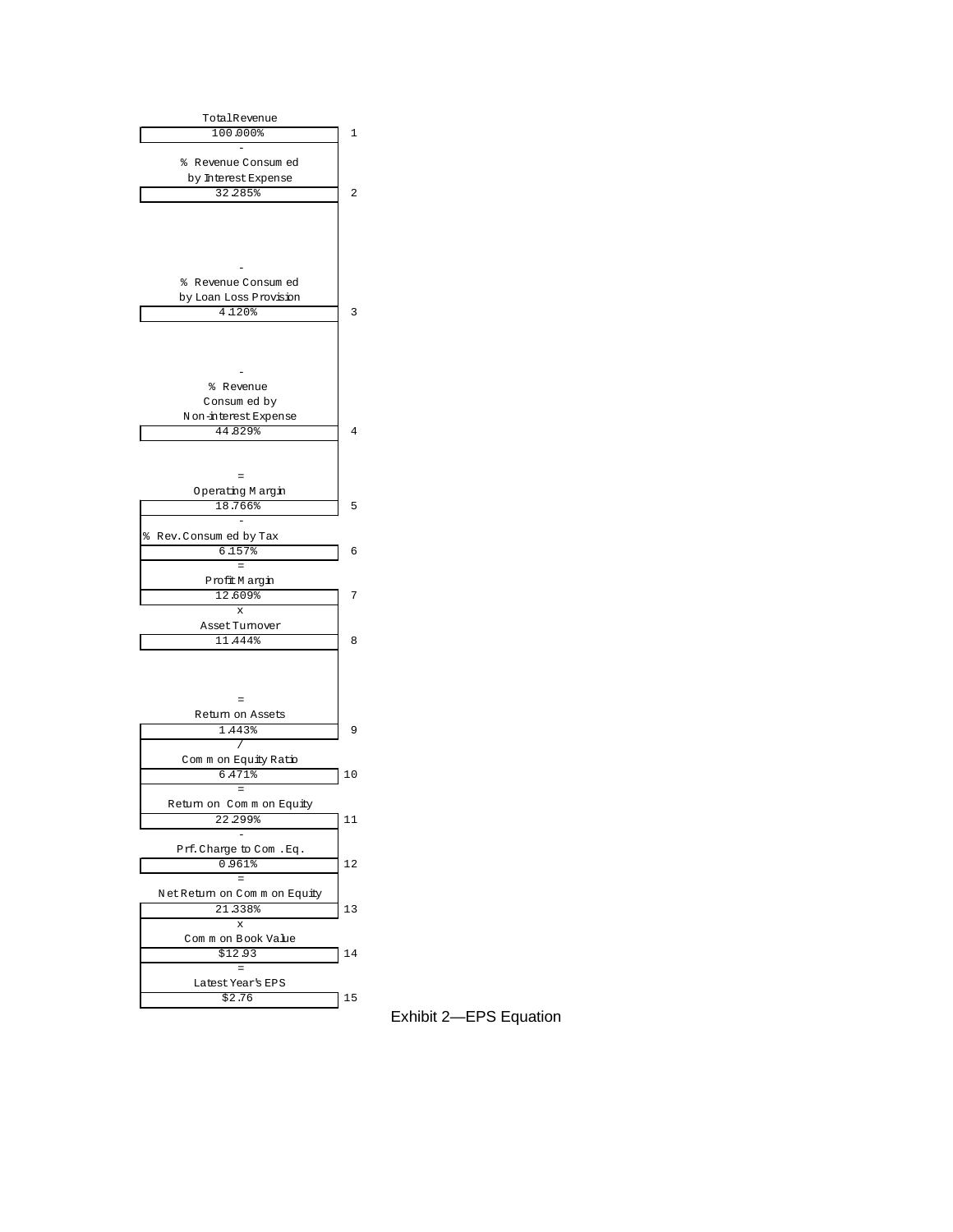**Integrating the nine critical ratios into the EPS equation.** Exhibit 3 adds a new column to the left of the EPS equation. Included among the twelve cells of the new column are the nine critical ratios, shown as white cells with double-lined borders. Where necessary, the new column mathematically converts certain of these ratios into a form that allows them to flow into the EPS equation (right column), as explained below. The equation then calculates the dollar effect of the critical ratios' combined values.

*Banking industry expense ratios*. In order to calculate the operating margin in the EPS equation (right column, cell 5) it is necessary to express the interest expense, the loan loss provision expense, and the non-interest expense as percentages of total revenue. However, the banking industry finds it useful to express these expenses as percentages of other things.

In Exhibit 3's left column we re-express these same expenses in a banking industry format. Interest expense is presented as the ratio of interest expense to average liabilities; the provision for loan losses is presented as the ratio of the loan loss provision to interest income; and noninterest expense is presented as the efficiency ratio (i.e., the ratio of non-interest expense to total revenue less interest expense).

Despite their usefulness to bankers, these industry expense ratios are mathematically troublesome. Because each has a different denominator, they won't work together in the EPS equation unless we can find some way to standardize them.

*Standardizing the expense ratios*. In Exhibit 3's left column you will find the average interest rate, the loan loss provision rate, and the efficiency ratio in cells 1, 3, and 5, respectively. Each of these is associated with a particular "compensating ratio," which appears in the cell directly below it. When the two associated ratios are multiplied together, the troublesome denominator is eliminated and the expense is converted into a percentage of total revenue—making it usable in the EPS equation.

*Compensating ratios*. The compensating ratios needed to pull off this little mathematical trick are themselves interesting. Cell 2 is the number of years of revenue needed to cover the bank's liabilities. Cell 4 is the percent of total revenue that comes from interest income (and is itself one of the critical ratios). And cell 6 is the percent of total revenue left over after interest expense is paid. Notice that cells 2 and 6 are darkened. Their values are dependent on the values of other critical ratios. We'll say more about these two cells later.

*Tax rate.* The tax rate of 32.809% appears in cell 7. When the tax rate is multiplied times the operating margin of 18.766% (right column, cell 5), the result is the percent of total revenue consumed by tax, 6.157% (right column, cell 6).

*Preferred equity ratio*. The preferred equity ratio (left column, cell 9—note the dotted border) is not used at this point, but will be needed later when we determine the effect of each ratio's yearto-year change on EPS

*Other ratios*. The other ratios—asset turnover, common equity ratio, preferred charge to common equity, and book value—require no adjustment and flow directly into the EPS equation.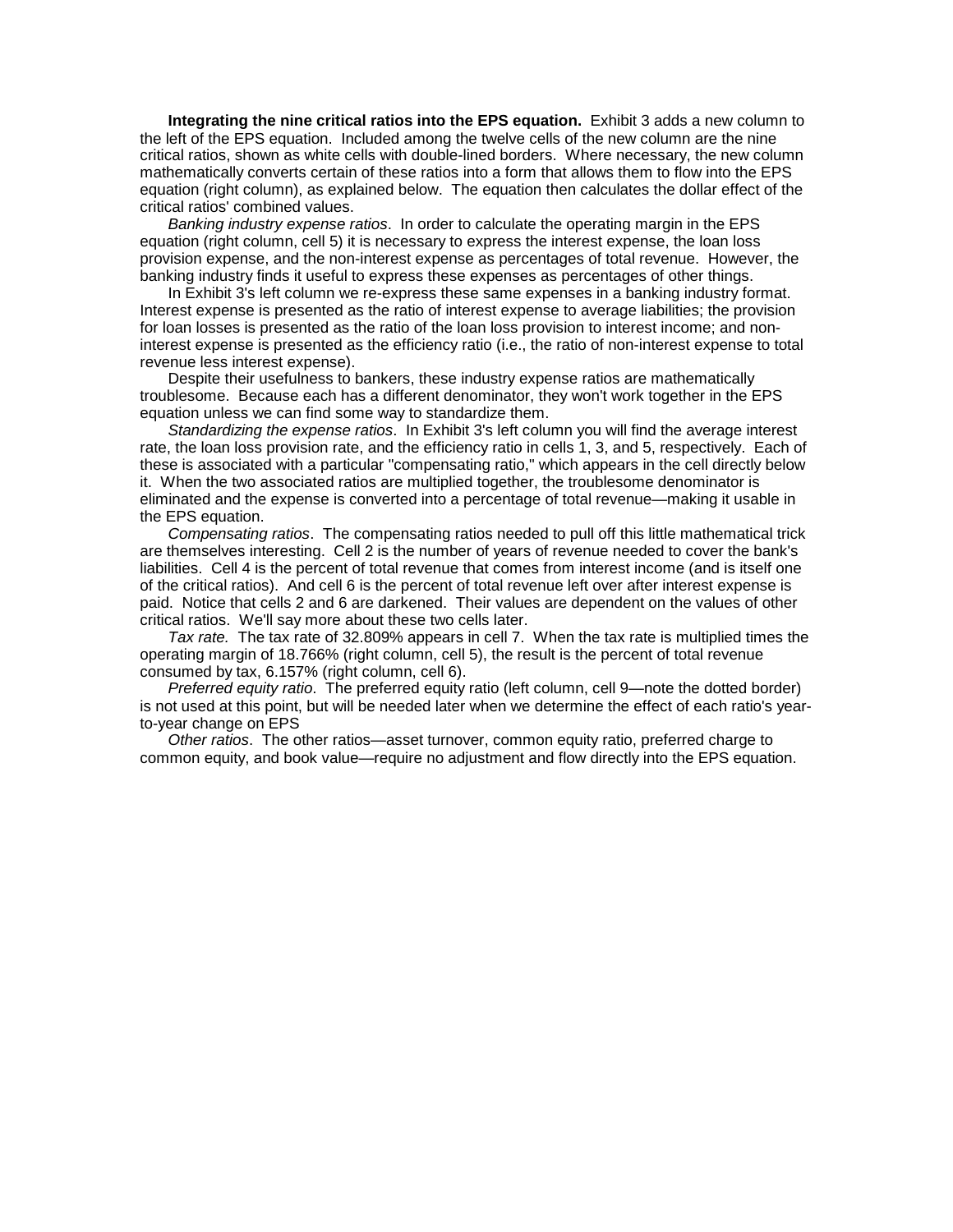# Exhibit 3—Critical Ratios and Compensating Ratios

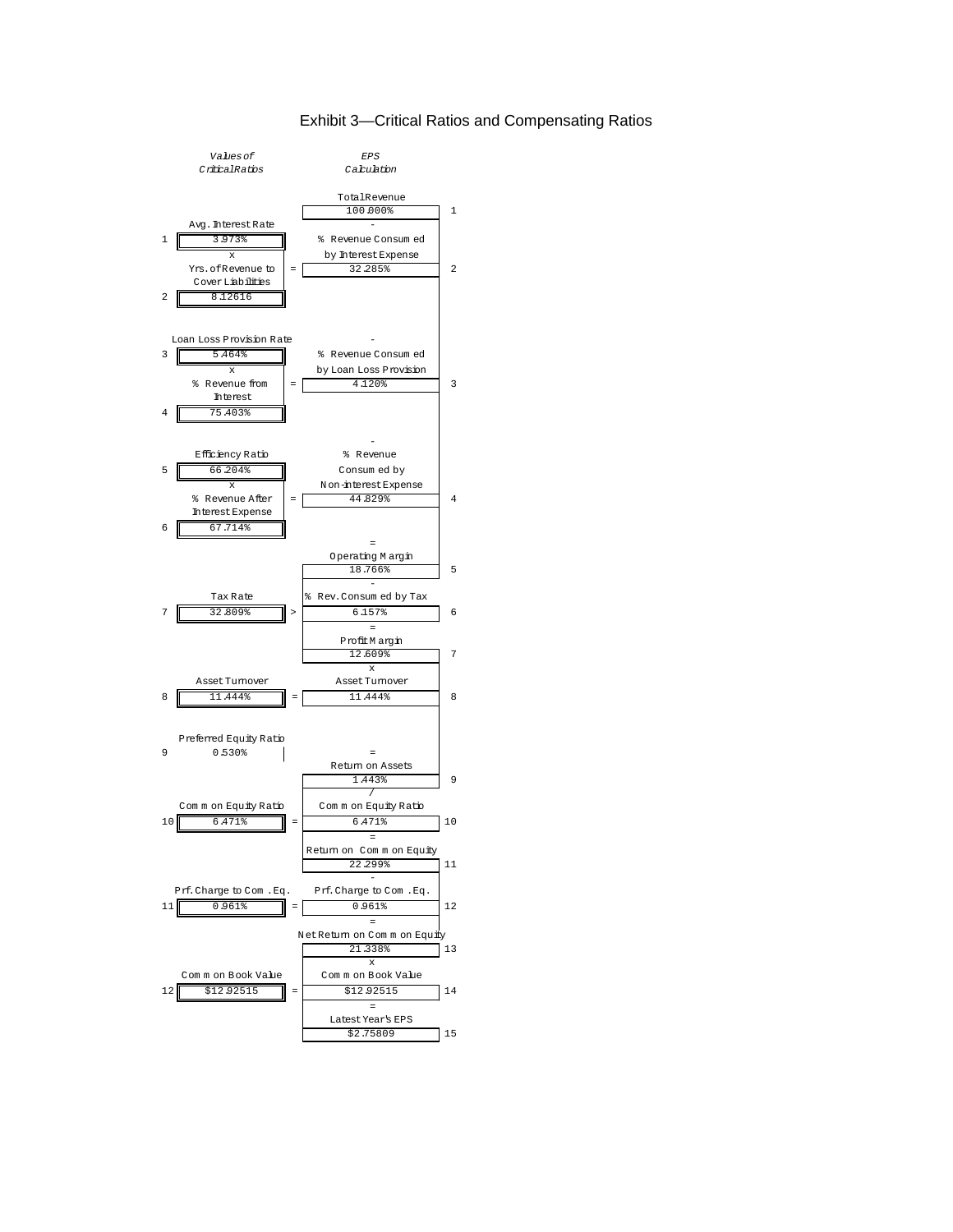**Determining the critical ratios' values.** Exhibit 4 introduces two more columns. The first, Column A, contains selected annual report figures from the latest fiscal year; the second, Column B, identifies the figures and groups them into ratios. All the values discussed above are derived from these figures. Because of rounding, a few values in Exhibits 2 and 3 differ slightly from their counterparts in Exhibit 4, Columns D and E. (Exhibit 5 is set up exactly like Exhibit 4, but gives figures for the previous fiscal year.)

In Column A, eight of the figures are found in the *Income Statement*: interest income, total revenue (i.e., the sum of interest income and non-interest income), interest expense, provision for loan loss, non-interest expense, pretax income, income taxes, and average number of common shares outstanding. Four others are found in the *Average Balance and Net Interest Analysis*: average assets, average liabilities, average preferred equity, and average common equity. And one is found in the *Statement of Shareholders' Equity*: preferred dividends paid.

*Deducing average preferred equity and average common equity*. Sometimes a bank that has issued both preferred and common stocks will not specify their respective dollar amounts in its average balance sheet, but will only report their combined dollar value as "total equity." In that case, you must deduce their dollar amounts. Somewhere in its annual report the bank will state its return on average common equity. Dividing this percentage into its net income before preferred dividends will give the dollar amount of its average common equity. And subtracting that amount from the average total equity will give the dollar amount of average preferred equity.

*Adjusting for large unrealized securities gains.* A bank with an unusually high unrealized gain on investment securities may use asset and equity amounts different from those given in the average balance sheet when it computes asset turnover, return on average assets, common equity ratio, return on average common equity, book value, and EPS. In such cases adjust the average balance sheet's asset, equity, and liability amounts as follows and use the adjusted amounts in your calculations.

- ADJUSTED AVERAGE TOTAL ASSETS: Use average total assets less the gross unrealized gain on investment securities.
- ADJUSTED AVERAGE COMMON EQUITY: Use average realized common equity (which should be given as a component of average equity).
- ADJUSTED AVERAGE LIABILITIES: First, subtract the average balance sheet's net unrealized gain on investment securities from its gross unrealized gain on investment securities. (The difference is the part of "other liabilities" attributable to unrealized gains on investment securities.) Then, subtract this difference from the average balance sheet's total liabilities. Use the result for average total liabilities.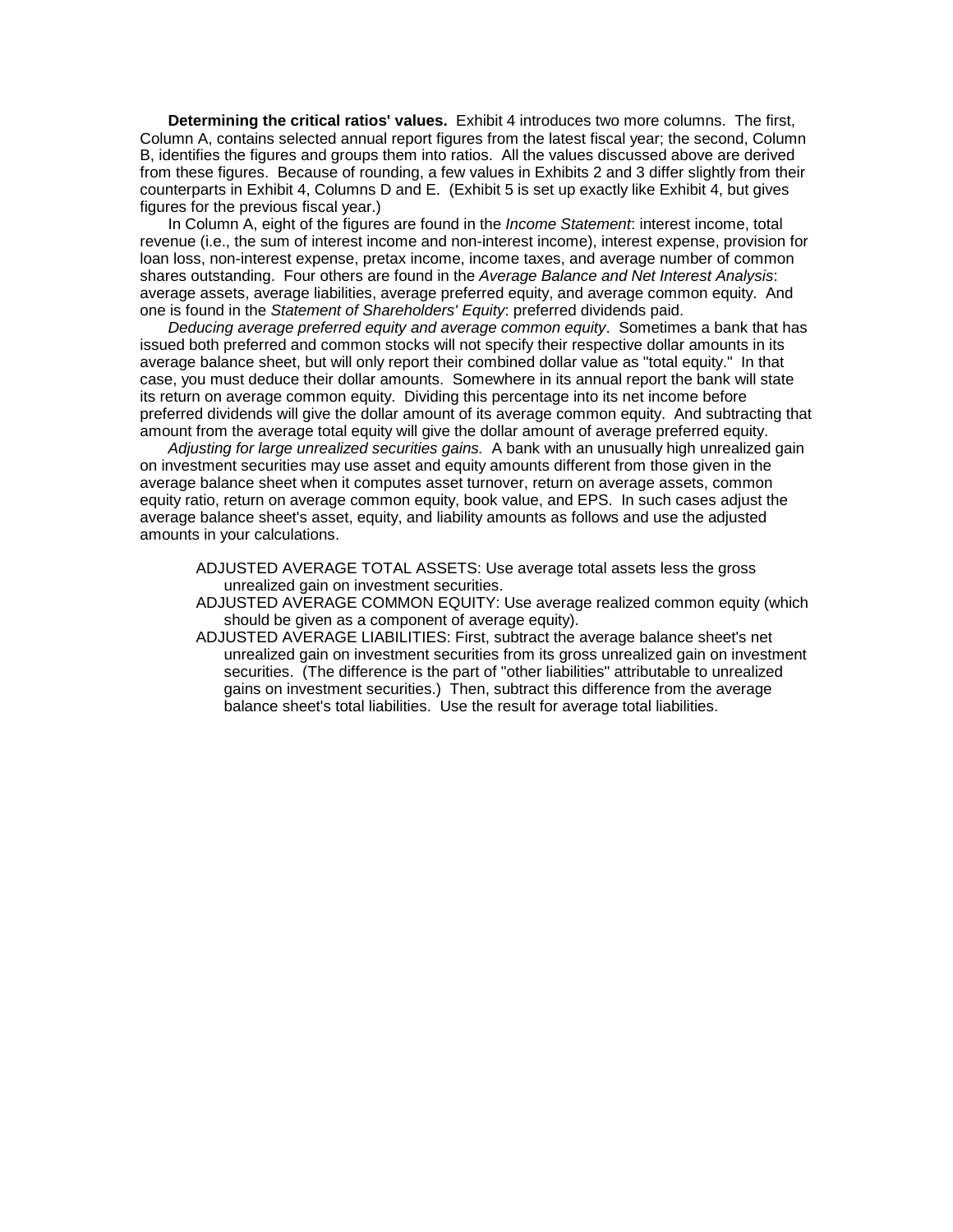

# Exhibit 4—Latest Fiscal Year's EPS Calculations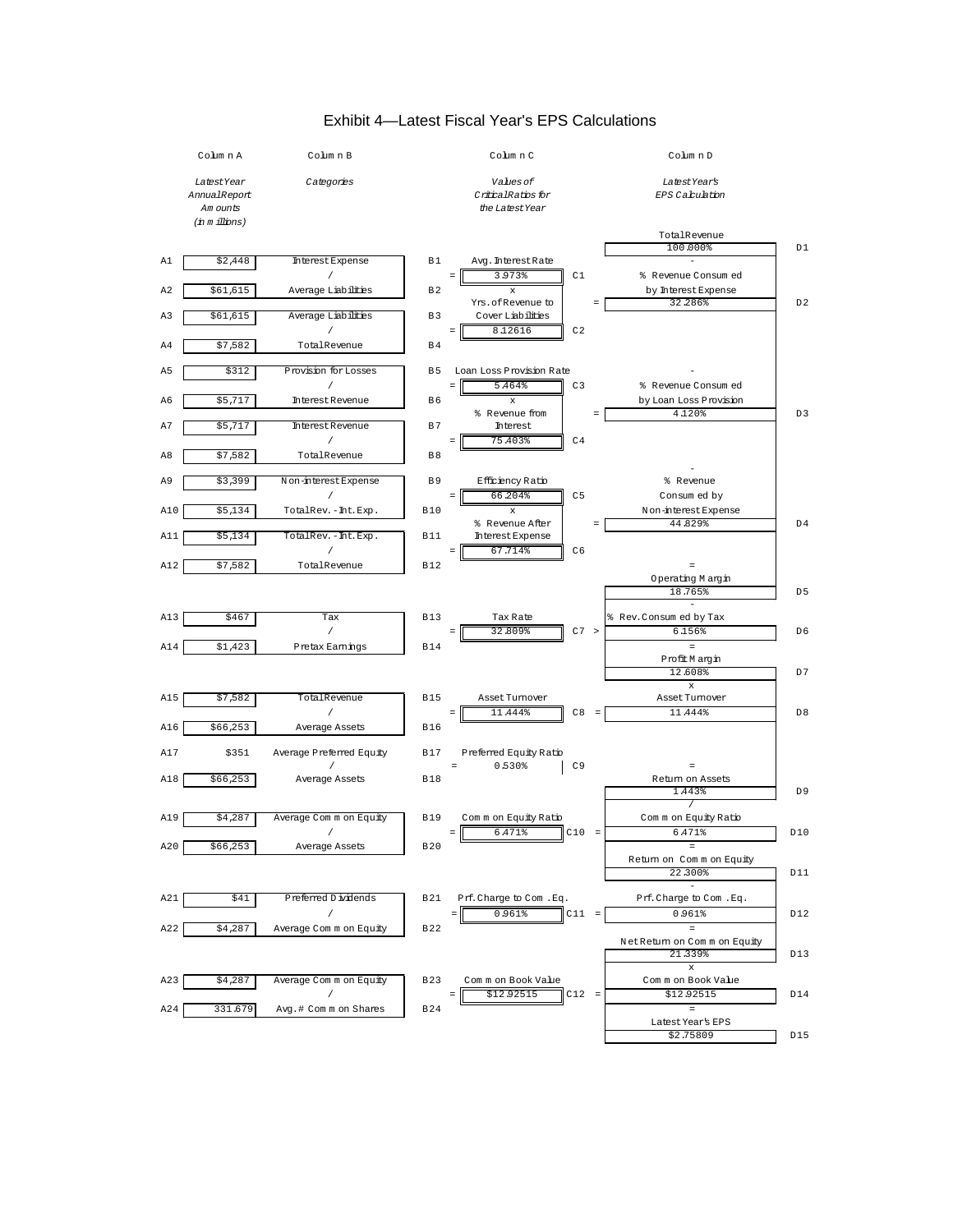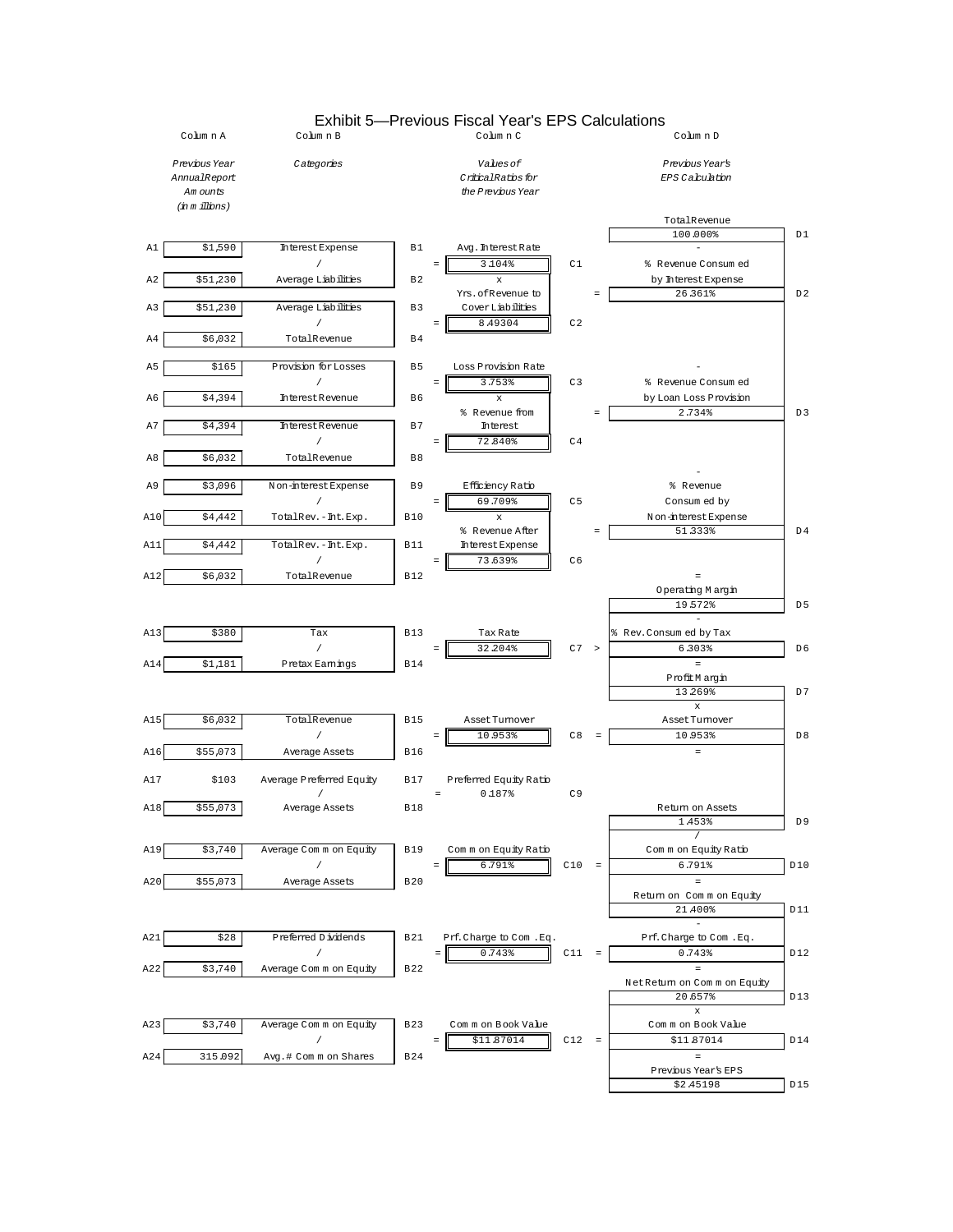#### **Setting Up a Spreadsheet to Evaluate Ratio Changes**

To calculate the effect on EPS of each critical ratio's year-to-year change in value, use the spreadsheet format and formulas shown in Exhibit 6. Exhibit 6 is divided into three parts. The first part corresponds to Exhibit 4 and calculates EPS for the latest fiscal year. The second part corresponds to Exhibit 5 and calculates EPS for the previous fiscal year. The third part uses information from the other two parts to isolate the EPS effect of each ratio's year-to-year change in value.

**Identifying the cells.** The individual cells of Exhibit 6 are designated by their column and their order within that column. The top cell of a column is number 1. Thus, in Column A the eighth cell from the top is designated A8.

Because the spatial layout of cells differs from column to column, cells that have the same number may have different vertical locations within their respective columns. For example, cell A8 is higher on the page than cell C8. This numbering system is used to simplify the instructions. Your computer spreadsheet program will number the cells differently, and you must take that into account when setting up your own spreadsheet.

**Entering values in the cells.** For a cell that contains a dollar sign (\$), enter the appropriate dollar figure from the annual report. For a cell that contains a number sign (#), enter the average number of common shares outstanding. Set cells D1, H1, and J1 equal to 100%, which represents total revenue.

For all other cells, enter the given formulas. Be sure to correct the column-and-row designation of each cell in the given formula to reflect that cell's location on your spreadsheet.

(Although the pretax earnings figure could be derived with a formula, we enter the dollar amount in order to simplify some later tax calculations.)

**Minimizing rounding errors.** At times a change in a ratio's value can have an EPS effect of less than one cent a share. This can be a significant amount when total earnings are just a few cents. Calculating to five decimal places will minimize rounding errors in procedures described below.

**Column I reformulations.** Cells I2 and I6, have been formulated differently than their corresponding cells in Parts 1 and 2. Rather than deriving their values from dollar amounts (as before), we now derive them from other ratios. We do this because the values of I2 and I6 depend on the values of other cells that we shall be adjusting; any change in those cells should be automatically reflected in I2 and I6. Here is how the new formulations were derived.

Cell I2 corresponds to cells C2 and G2, which we have previously defined as the ratio of average liabilities to total revenue. A little algebra proves that *average liabilities ÷ total revenue* is equal to *[100% - preferred equity ratio - common equity ratio] ÷ asset turnover*. Thus, we set the value of I2 equal to *[100% - I9 - I10] ÷ I8*. One hundred percent represents total assets.

Similarly, cell I6 corresponds to cells C6 and G6, which we have previously defined as the ratio of total revenue less interest expense to total revenue. And *total revenue less interest expense* ÷ *total revenue* is equal to *[100% - the percent of total revenue consumed by interest expense]*. Thus in Column I, we set the value of I6 equal to *[100% - J2]*. Here, one hundred percent represents total revenue.

**Column J.** The equation in Column J differs slightly from those in Columns D and H. Cell J14 has been re-labeled *Adjusted EPS*, and two new cells have been added below it: *Previous Year's EPS* (J15) and *\$ Effect of Adjustment* (J15).

#### **Isolating Each Critical Ratio's Effect on EPS**

**Substituting values.** We are now prepared to isolate the effect on EPS of each critical ratio's year-to-year change. In Column I substitute a Latest Year critical ratio value for a Previous Year value—one critical ratio at a time (except in the case of the common equity ratio, as explained below)—then note the effect on cell J15 (\$ Effect of Adjustment).

Recall that the values for the Previous Year are in Column G, while the values for the Latest Year are in Column C. Further recall that Column I's values are currently equated with those of Column G. To make a substitution, reset a Column I cell equal to its corresponding cell in Column C.

COLUMN I. As an example, take cell I1, the average interest rate. First, reset I1 equal to C1. (Until now, it has been equal to G1.)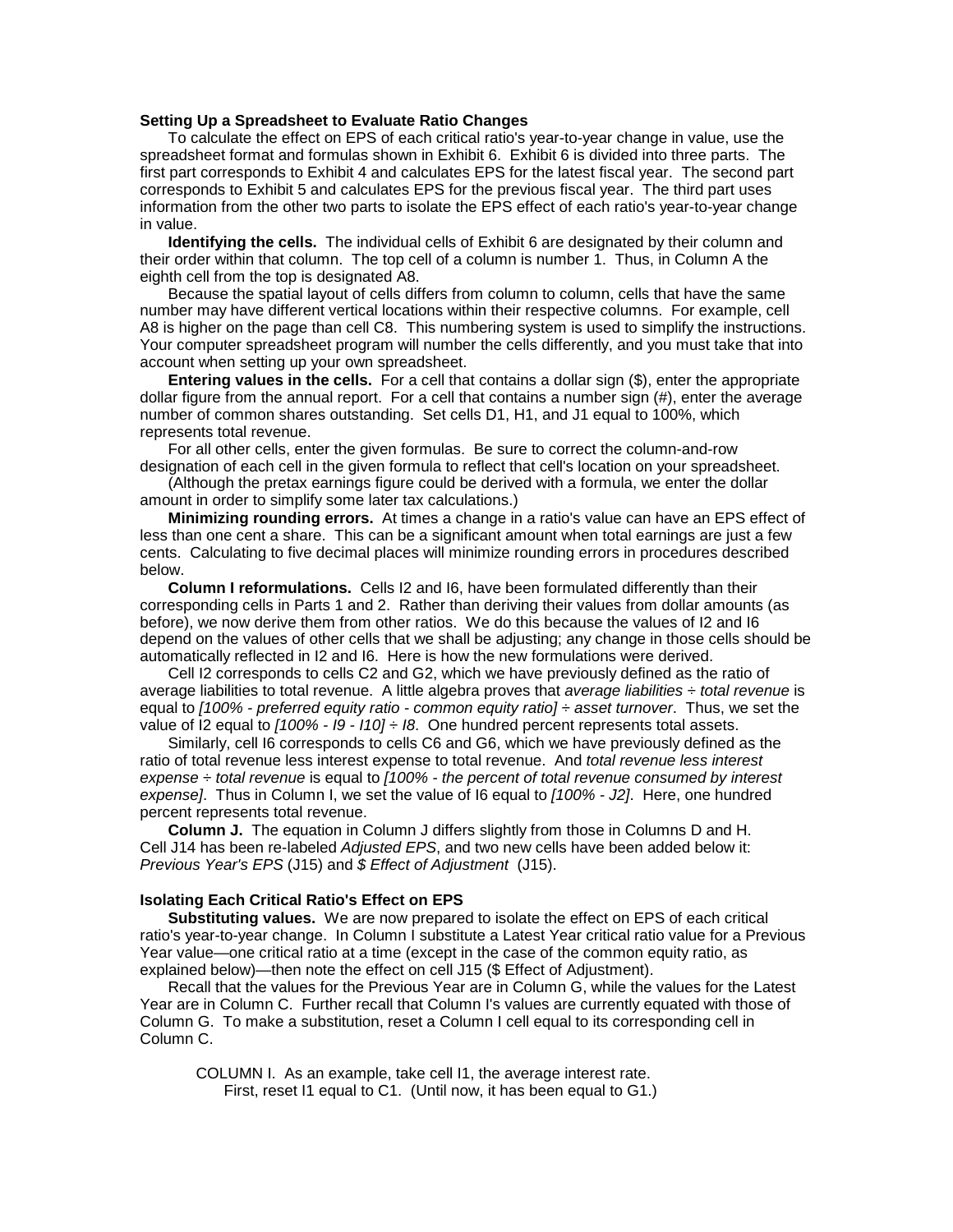After making the substitution, look at cell J16, \$ Effect of Adjustment, and jot down the value appearing there.

Next, return I1 to the Previous Year value (again letting it equal G1).

- Then proceed to the next critical ratio—in this case, the loan loss provision rate and repeat the process. (Do not adjust the darkened cells I2 and I6, which are not critical ratios. Their values will automatically change when the critical ratios of which they are a function are changed.)
- When you reach cells I9 and I10, the preferred and common equity ratios, treat them as a unit. Substitute the Latest Year values for both at the same time and record their combined effect. Then return both ratios to the previous year's values and continue on as before, changing one critical ratio at a time.

After recording the \$ Effect on EPS of each ratio's change, add all the positive and negative changes together (as shown for our example bank in Exhibit 1, Column B, lines 1 through 10). This gives a *preliminary* earning change figure, which will be used to calculate a coefficient of ratio interactions.

**Coefficient of ratio interactions.** The actual year-to-year EPS change—wherein all critical ratios necessarily change at once—differs from the EPS change which results when we alter the ratios one at a time and sum the effects. For our example bank, the difference between the Latest Year's EPS of \$2.75809 (B13) and the Previous Year's EPS of \$2.45198 (B11) is \$0.30611, while the summed effects of the one-at-a-time ratio alterations is \$0.32669 (B10). Let's see why this is so.

The EPS equation is mathematically equivalent a series of four multipliers: (1) the common stock profit margin (i.e., *net profit less preferred charge* divided by *revenue*), (2) the asset turnover, (3) the reciprocal of the common equity ratio and (4) the book value. An isolated change to either the turnover ratio or the common equity ratio alters two multipliers and leaves two unchanged. An isolated change to any of the seven other critical ratios alters just one multiplier and leaves three unchanged.

Remember that in our above substitutions we changed only one critical ratio at a time, which always left two or more multipliers unaffected. But in the real world *all* the ratio values change together, and *all* the multipliers change along with them. The outcome is this: *the effect of any one multiplier's change on EPS is mediated by the effects of the other multipliers' changes—which work together to amplify its impact on EPS*.

This multiplication effect must be taken into account when we isolate the net impact of each ratio's change on EPS. To determine the net EPS effect of each ratio's change in value we use a two-step procedure:

- First, we find the coefficient of ratio interaction (B15) by dividing the actual EPS change of \$0.30611 (B13 minus B11) by the preliminary change of \$0.32669 (B10); in this case 93.7%. (In situations where the actual change exceeds the preliminary change, the coefficient will exceed 100%.)
- Then, we multiply each ratio's isolated EPS effect by the coefficient. For example, the increase in our bank's interest rate, examined in isolation, had a gross EPS effect of - \$0.29022 (B1). Multiplying this amount by the coefficient 93.7% (C1) shows the net effect to be -\$0.27194 per share (D1).

Multiplying the gross EPS effect of each ratio's change times the coefficient reveals the actual effect of that ratio's change on the EPS.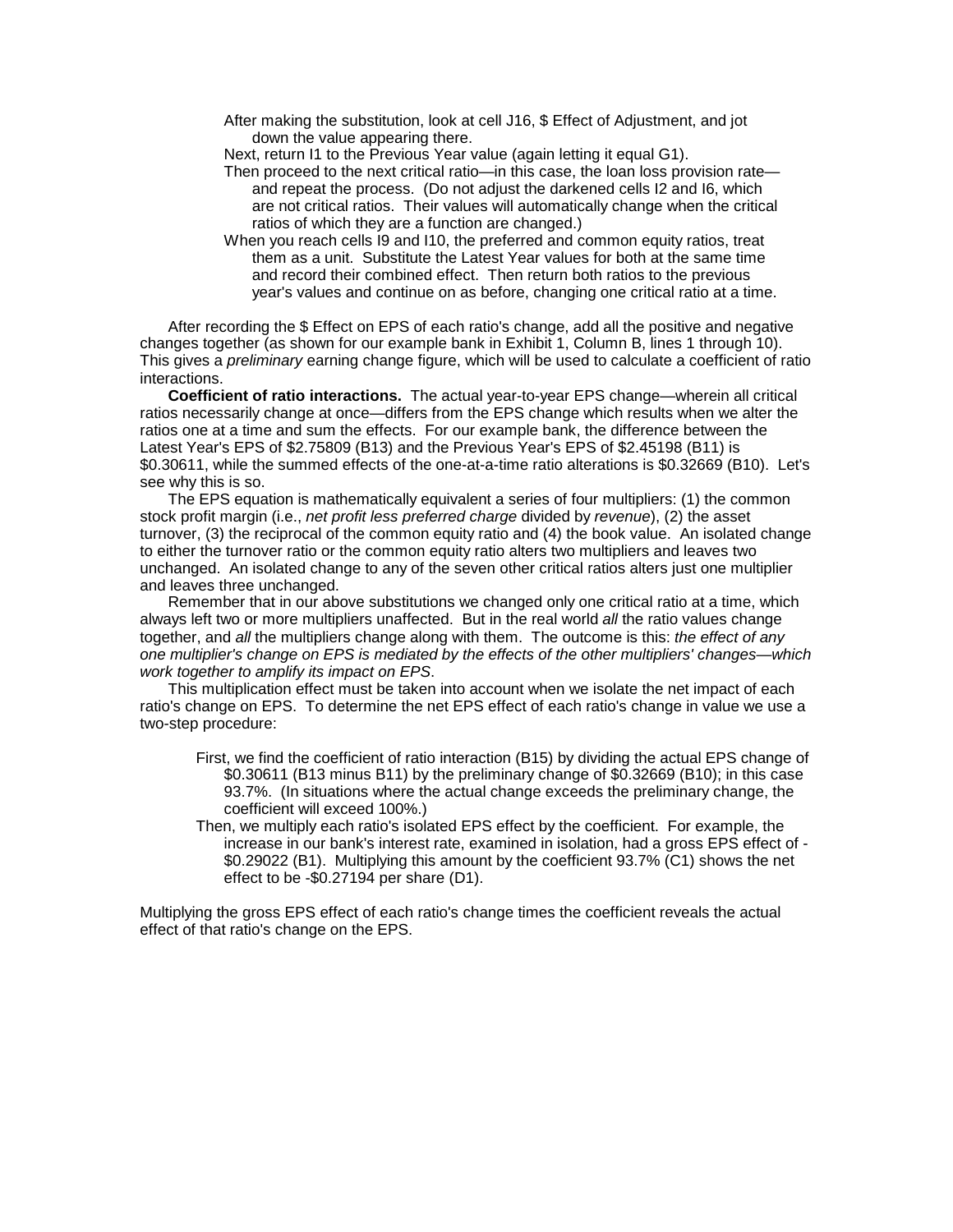#### Exhibit 6—Part 1

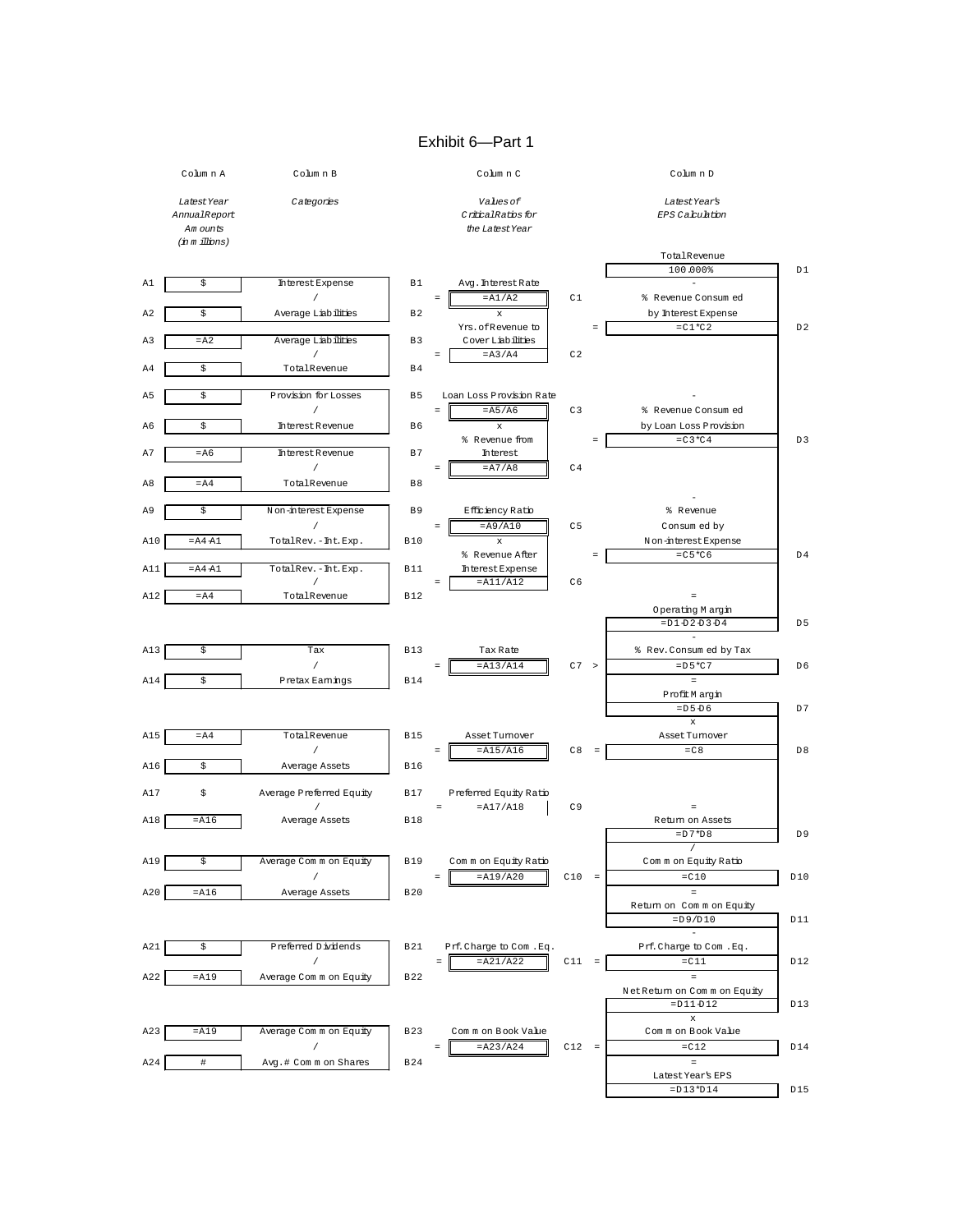#### Exhibit 6—Part 2

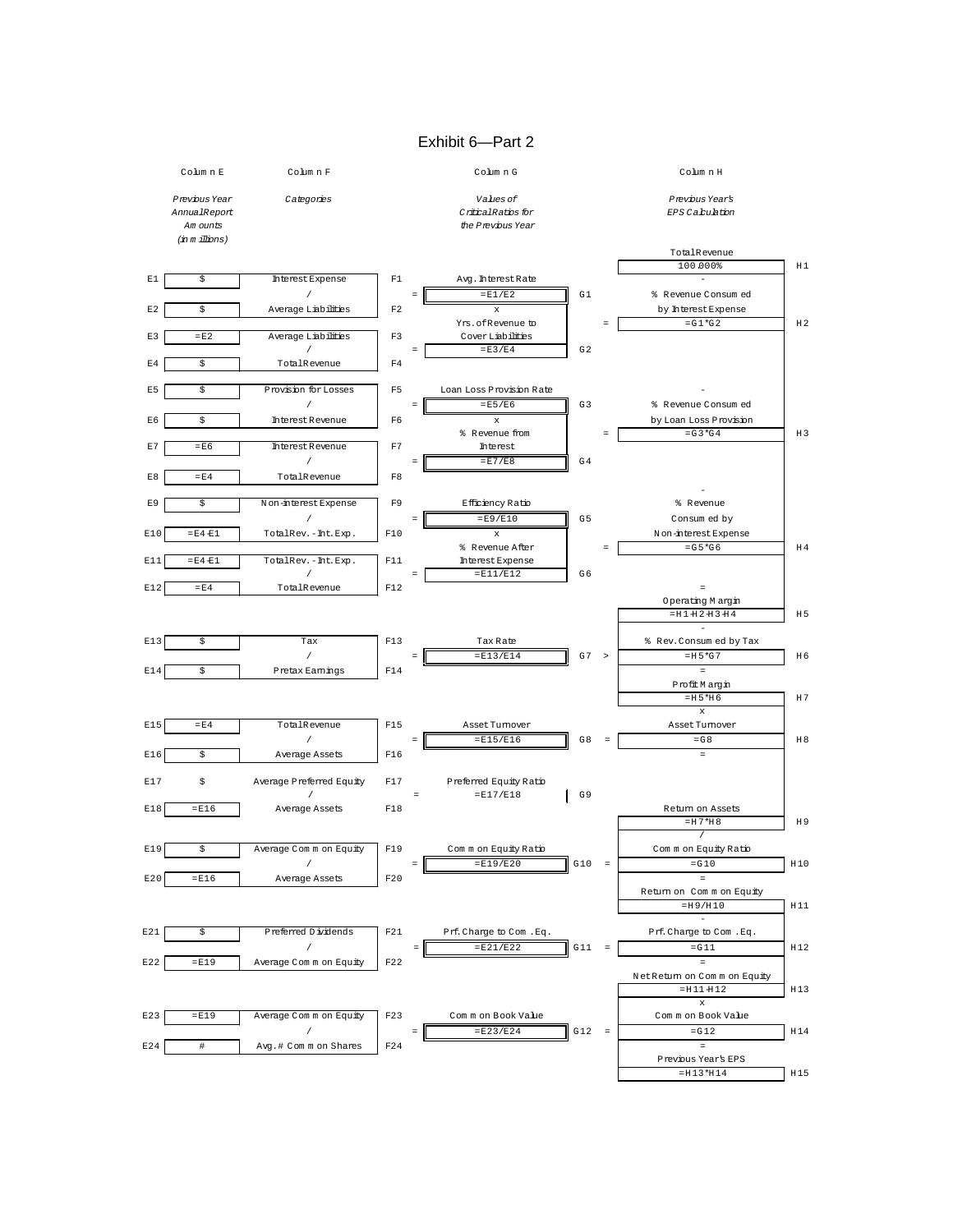# Exhibit 6—Part 3

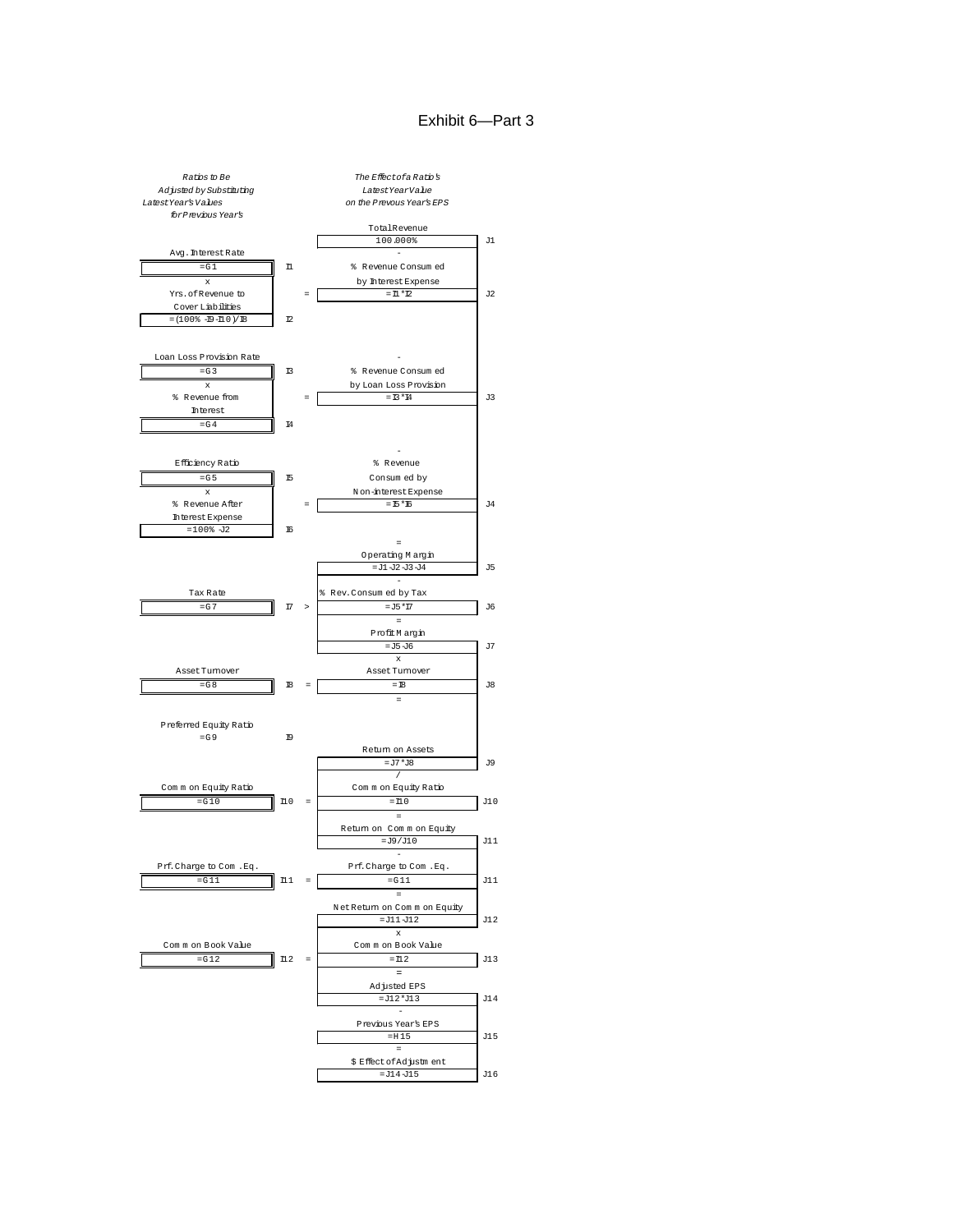# **III. Determining a Ratio's Capacity to Improve Future EPS**

#### **The EPS Effect of a Ratio's 1% Improvement**

It is important to understand each ratio's capacity to improve future EPS. Exhibit 7 shows the EPS impact of a 1% improvement over our example bank's latest year ratio values. When a lower value is better, the improved value is 99% of the original; when a higher value is better, the improved value is 101% of the original.

RATIO 1: INTEREST EXPENSE ÷ AVERAGE LIABILITIES

A 1% decrease in the average interest rate paid on average liabilities would add about 5 cents to EPS.

RATIO 2: PROVISION FOR LOAN LOSSES ÷ INTEREST INCOME

A 1% decrease in the loan loss provision rate would add about 6/10 of a cent to EPS.

RATIO 3: INTEREST INCOME ÷ TOTAL REVENUE

Since non-interest income avoids the loan loss provision expense that burdens interest income, non-interest income typically has a higher profit margin. A 1% increase in the proportion of total revenue coming from non-interest income would add just about 2/10 of a cent to EPS. This assumes that the dollar amount of total revenue, the loss provision rate, and the tax rate stay constant.

RATIO 4: NON-INTEREST EXPENSE ÷ TOTAL REVENUE LESS INTEREST EXPENSE

A 1% decrease in the efficiency ratio would add almost 7 cents to EPS.

RATIO 5: INCOME TAX ÷ PRETAX EARNINGS

A 1% decrease in the effective tax rate would add about 1 and 4/10 cents per share.

RATIO 6: TOTAL REVENUE ÷ AVERAGE ASSETS

A 1% increase in the rate of asset turnover would add about 9 and 3/4 cents to EPS. This assumes that the dollar amount of non-interest expense remains constant.

RATIO 7: AVERAGE COMMON EQUITY ÷ AVERAGE ASSETS

The ratio of average common equity to average assets can be variously adjusted, both alone and in conjunction with the book value, to compare the EPS effects of alternative capital structures.

• A 1% increase in dollar liabilities while dollar common and preferred equity are unchanged would add about 2 and 1/2 cents to EPS.

• A 1% increase in dollar common equity while dollar preferred equity and dollar liabilities are unchanged would add about 3/10 of a cent to EPS.

• A 1% increase in dollar common equity replacing an equal dollar amount of liabilities would add about 1/10 of a cent to EPS.

• A 1% increase in dollar assets consisting solely of an increase in liabilities would add about 2 and 3/4 cents to EPS.

RATIO 8: PREFERRED CHARGES ÷ AVERAGE COMMON EQUITY

A 1% decrease in the ratio of preferred charges to common equity would add about 1/10 of a cent to EPS.

RATIO 9: AVERAGE COMMON EQUITY ÷ AVERAGE COMMON SHARES OUTSTANDING. Adjustments to book value alone can also provide useful information.

• A 1% increase in dollar assets while the preferred and common equity ratios are unchanged would add about 2 and 3/4 cents to EPS.

• A 1% decrease in the number of common shares outstanding would likewise add about 2 and 3/4 cents to EPS.

Comparing these figures we see that our bank's major earnings driver is asset turnover (about 9 and 3/4 cents per share), followed by its efficiency ratio (almost 7 cents per share), and then the average interest rate it pays on average liabilities (almost 5 cents per share). One percent improvements in these items would have the greatest positive effects on EPS. Next most important are the dollar amount of the assets and the number of common shares outstanding,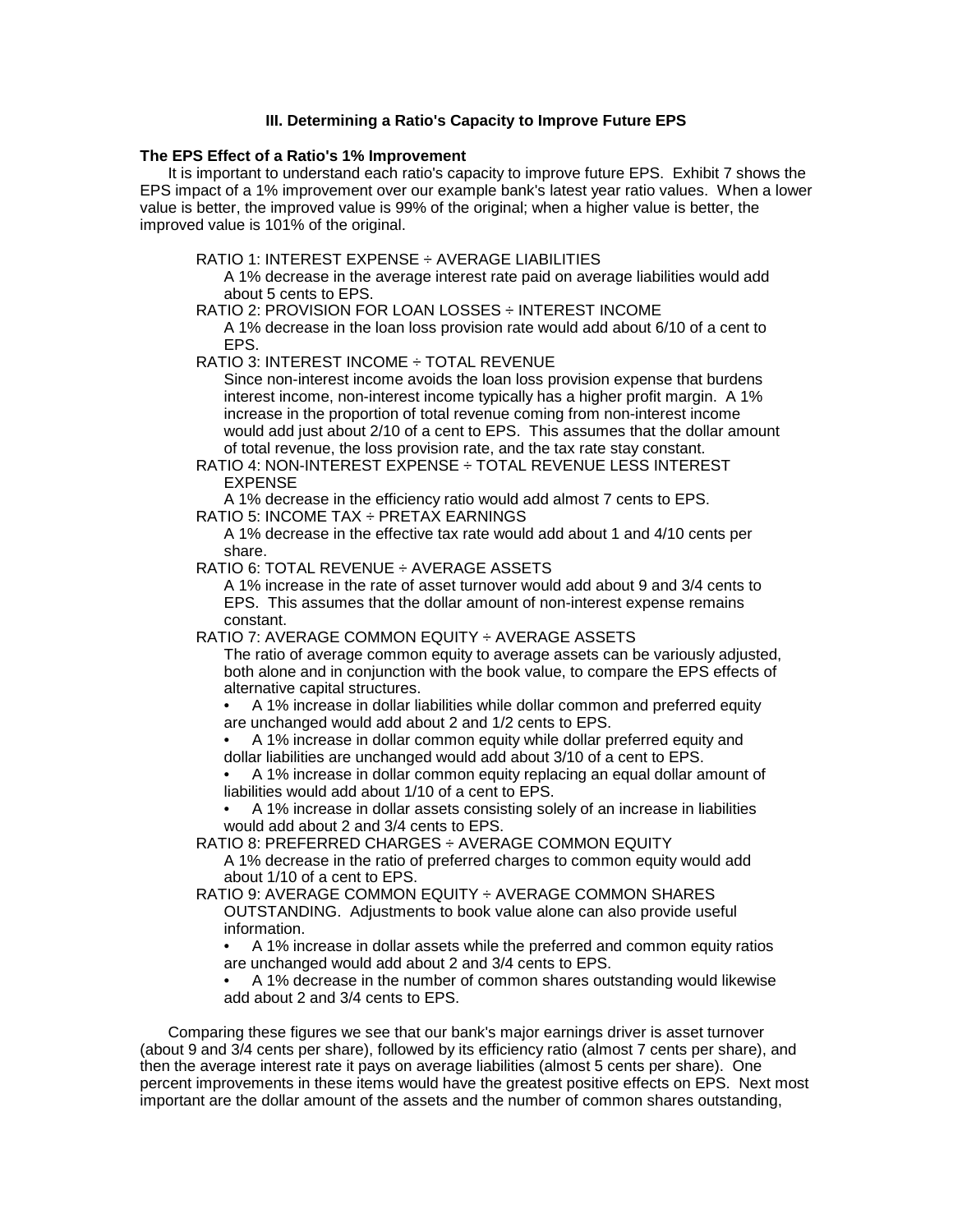where the effects of various 1% improvement are approximately the same (slightly more than 2 and 3/4 cents per share).

Had we started from different ratio values, the relative influence of the nine critical ratios on EPS improvement would likewise have been different.

| RATIO                                               | \$ EFFECT OF 1%<br>IM PROVEM ENT | RANK                    | ORENAL<br><b>VALUE</b>             | <b>MPROVEMENT</b><br>FACTOR                                                                 | <b>MPROVED</b><br>VALUE                   |
|-----------------------------------------------------|----------------------------------|-------------------------|------------------------------------|---------------------------------------------------------------------------------------------|-------------------------------------------|
|                                                     |                                  |                         |                                    |                                                                                             |                                           |
| <b>NCOME STATEMENT</b><br>ADJU STM ENTS             |                                  |                         |                                    |                                                                                             |                                           |
|                                                     |                                  |                         | <b>Interest Rate</b>               | Do not adjust interest rate directly;                                                       | <b>Interest Rate</b>                      |
|                                                     |                                  |                         | 3.973%                             | instead, adjust \$ interest expense.                                                        | 3.933%                                    |
| Average Interest Rate                               |                                  |                         | <b>Interest Expense</b>            |                                                                                             | <b>Interest Expense</b>                   |
| on Average Liabilities                              | \$0.04959                        | $\overline{\mathbf{3}}$ | \$2,448                            | $x$ 99 =                                                                                    | \$2,424                                   |
|                                                     |                                  |                         |                                    |                                                                                             |                                           |
| Loan Loss Provision<br>to Loans                     | \$0,00633                        | $\overline{9}$          | 5.464%                             | $x - 99 =$                                                                                  | 5.409%                                    |
|                                                     |                                  |                         |                                    |                                                                                             |                                           |
| <b>Interest Revenue</b><br>to TotalRevenue          | \$0,00206                        | 11                      | 75.403%                            |                                                                                             | 75.157%                                   |
|                                                     |                                  |                         |                                    | $[(75.403% \times 1.01) -01] =$                                                             |                                           |
| Efficiency                                          |                                  |                         |                                    |                                                                                             |                                           |
| Ratio                                               | \$0.06886                        | $\boldsymbol{2}$        | 66.204%                            | $x$ 99 =                                                                                    | 65.542%                                   |
| Tax Rate                                            | \$0.01407                        | $^{\rm 8}$              | 32.809%                            | $x - 99 =$                                                                                  | 32.480%                                   |
|                                                     |                                  |                         |                                    |                                                                                             |                                           |
| Asset Turnover                                      |                                  |                         | Asset Tumover<br>11,444%           | $x 1.01 =$                                                                                  | Asset Turnover<br>11.559%                 |
| (With OriginalN on interest                         |                                  |                         | s.                                 |                                                                                             | â                                         |
| Expense Unchanged)                                  |                                  |                         | Noninterest                        |                                                                                             | Noninterest                               |
|                                                     | \$0.09768                        | $\mathbf{1}$            | Revenue Consum ption<br>44.829%    | $/ 1.01 =$                                                                                  | Revenue Consum ption<br>44.386%           |
| <b>BALANCE SHEET</b>                                |                                  |                         |                                    |                                                                                             |                                           |
| ADJUSTMENTS                                         |                                  |                         |                                    |                                                                                             |                                           |
| 1% Increase in \$ Liabilities                       |                                  |                         | Preferred Equity Ratio<br>0.530%   | / { $[1.01 \times (1 - Prf. Eq. Ratb - Com. Eq. Ratb)]$<br>+ Prf.Eq.Ratio + Com .Eq.Ratio } | Preferred Equity Ratio<br>0.525%          |
| (\$ Equity Unchanged)                               |                                  |                         | s.                                 |                                                                                             |                                           |
|                                                     |                                  |                         | Common Equity Ratio                | / { $[1.01 \times (1 - Prf. Eq. Ratb - Com. Eq. Ratb)]$                                     | Equity Ratio                              |
|                                                     | \$0.02563                        | $\overline{7}$          | 6.471%                             | + Prf.Eq.Ratio + Com .Eq.Ratio }                                                            | 6.411%                                    |
|                                                     |                                  |                         | Preferred Equity Ratio             |                                                                                             | Preferred Equity Ratio                    |
|                                                     |                                  |                         | 0.530%                             | / $[1 + (Com . Equity Ratio x .01)] =$                                                      | 0.529%                                    |
| 1% Increase in                                      |                                  |                         | $\&$<br>Common Equity Ratio        |                                                                                             | Common Equity Ratio                       |
| \$ Com m on Equity                                  |                                  |                         | 6.471%                             | x $\{1.01 / [1 + (Com . Equity Ratio x .01)]\}$ =                                           | 6.531%                                    |
| (\$ Preferred Equity &<br>\$ Liabilities Unchanged) |                                  |                         | s.<br>Prf. Chrg. to Com. Eq.       |                                                                                             | $\hat{\kappa}$<br>Prf. Chrg. to Com . Eq. |
|                                                     |                                  |                         | 0.961%                             | $/ 1.01 =$                                                                                  | 0.952%                                    |
|                                                     |                                  |                         | s.                                 |                                                                                             | &                                         |
|                                                     | \$0.00295                        | 10                      | Book Value<br>\$12,92515           | $x 1.01 =$                                                                                  | Book Value<br>\$13.05440                  |
|                                                     |                                  |                         |                                    |                                                                                             |                                           |
|                                                     |                                  |                         | Common Equity Ratio                |                                                                                             | Common Equity Ratio                       |
| 1% Increase in                                      |                                  |                         | 6.471%<br>s.                       | $x 1.01 =$                                                                                  | 6.535%<br>$\hat{\kappa}$                  |
| \$ Com m on Equity                                  |                                  |                         | Preferred Charge to Comm on Equity |                                                                                             | Preferred Charge to Comm on Equity        |
| (Replacing an Equal                                 |                                  |                         | 0.961%                             | $/ 1.01 =$                                                                                  | 0.952%                                    |
| Am ount of \$ Liabilities)                          |                                  |                         | s<br>Book Value                    |                                                                                             | s.<br>Book Value                          |
|                                                     | \$0.00116                        | 12                      | \$12,92515                         | $x 1.01 =$                                                                                  | \$13.05440                                |
|                                                     |                                  |                         | Preferred Equity Ratio             |                                                                                             | Preferred Equity Ratio                    |
| 1% Increase in \$ Assets                            |                                  |                         | 0.530%                             | $/ 1.01 =$                                                                                  | 0.525%                                    |
| (\$ Liabilities Increasing,                         |                                  |                         | å.                                 |                                                                                             | â                                         |
| \$ Equity Unchanged)                                | \$0.02756                        | 6                       | Common Equity Ratio<br>6.471%      | $/ 1.01 =$                                                                                  | Common Equity Ratio<br>6.407%             |
| 1% Increase in \$ Assets                            |                                  |                         |                                    |                                                                                             |                                           |
| (Total Equity Ratio & Prf.                          |                                  |                         | Book Vahe                          |                                                                                             | Book Value                                |
| Chry as% Com Eq.Unchanged)<br>1% Reduction in # of  | \$0.02758                        | 5                       | \$12,92515                         | $x 1.01 =$                                                                                  | \$13.05440                                |
| Common Shares Outstanding                           |                                  |                         | Book Value                         |                                                                                             | Book Value                                |
| (\$TotalEquity Unchanged)                           | \$0.02786                        | $\overline{4}$          | \$12,92515                         | $/ 99 =$                                                                                    | \$13.05570                                |

# Exhibit 7—\$ Effect on EPS of a 1% Improvement in a Critical Ratio

# **Setting Up a Spreadsheet to Evaluate 1% Improvements**

To calculate the EPS effect of a ratio's 1% improvement, we use Exhibit 8. Exhibit 8 is an expanded version of Exhibit 6, Part 1; two additional columns, E and F, are added.

# COLUMN E

Column E will be used to make 1% improvements in the values of Column C.

- Initially, all of Column E's cells except E2 and E6 are set equal to the
	- corresponding cells of Column C. For example, Cell E1 reads *= C1*.
- Cell E2 is set equal to *[100% E9 E10)] ÷ E8*.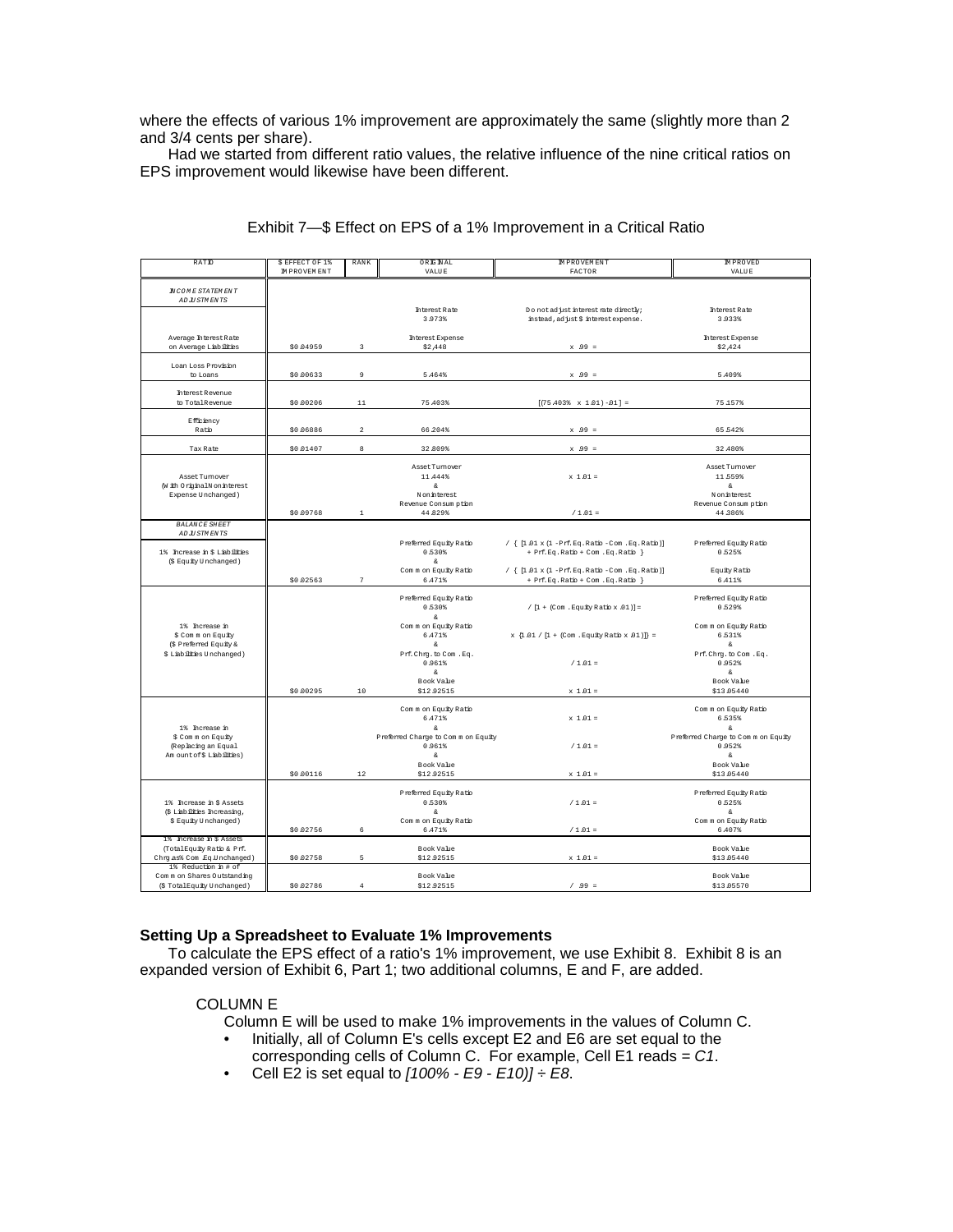• Cell E6 is set equal to *[100% - F2]*. (The formulas in E2 and E6 correspond to those entered earlier in Exhibit 6, Part 3 cells I2 and I6. Refer back to Section II for an explanation.)

#### COLUMN F

Column F is similar to Column D. Cells F1 through F15 bear the same relationship to the cells of Column E as the corresponding cells of Column D bear to the cells of Column C. Cell F15 is re-labeled *Improved EPS*.

A new cell, F16, is added. It contains the *Latest Year's EPS* (which we enter by hand).

Another new cell, F17, is added and set to equal F15 minus F16. This cell shows the EPS increase when a value is improved.



#### Exhibit 8—Projection of Future Earnings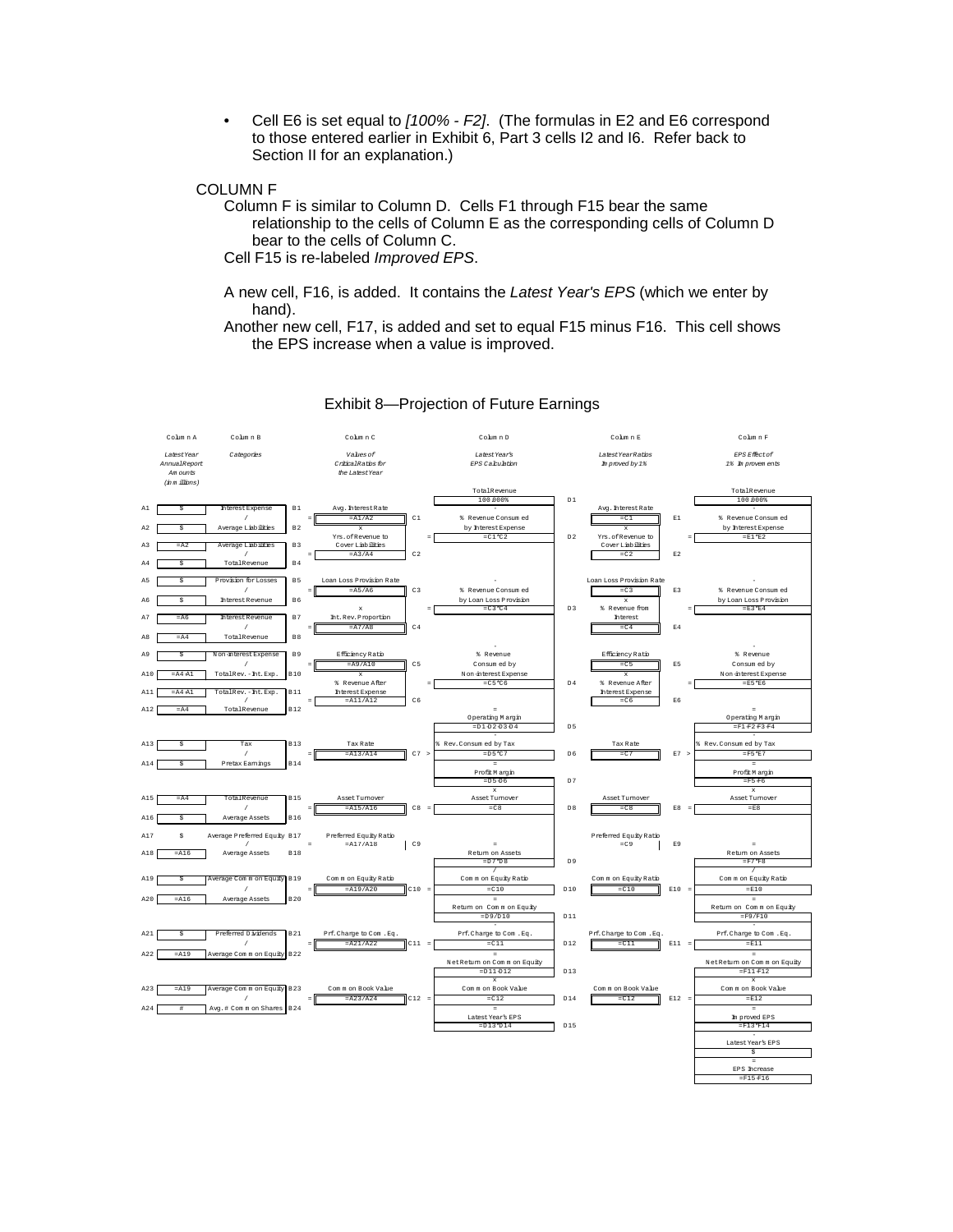#### **Calculating the EPS Effect of a Critical Ratio's 1% Improvement**

To determine the EPS effect of a 1% improvement in a particular ratio, we adjust the current value of one of its associated cells, usually multiplying or dividing that cell's value by an improvement factor, as shown in Exhibit 7. Before moving on to another ratio, we always restore the adjusted cell to its original value.

In most cases we use Column E to adjust a ratio *directly*. We set the ratio's cell in Column E equal to the combination of: (1) its corresponding cell in Column C and (2) the mathematical operation that will produce a 1% improvement. However in the first instance below, the average interest rate, we must adjust the ratio *indirectly*, operating on a dollar value in Column A that feeds into it.

#### AVERAGE INTEREST RATE PAID ON AVERAGE LIABILITIES

Adjust the average interest rate indirectly. In cell A1 multiply the original *dollar interest expense* times the factor *.99*. We make the adjustment in this cell because a change in interest expense alters not only the average interest rate (C1 and E1), but also the efficiency ratio (C5 and E5). (Directly adjusting the average interest rate at E1 would leave the efficiency ratio unchanged, thus understating the EPS improvement.) After you have noted the improvement's effect on EPS (cell F16), return A1 to its original value.

#### LOAN LOSS PROVISION RATE

Adjust the loan loss provision rate in cell E3, making it equal to C3 times .99. Note the improvement in F16, then reset E3 to equal C3.

NON-INTEREST INCOME AS A PERCENT OF TOTAL REVENUE

As previously explained, the profit margin is normally higher on non-interest income than on interest income. An increase in the percent of non-interest income means a complementary decrease in the percent of interest income. The earnings equation uses the ratio of interest income to total revenue, so to show a 1% increase in non-interest income we must reduce the percentage of interest income by a complementary amount. Set E4 equal to C4 times 1.01 and from that product subtract .01, that is,  $E4 = \frac{1}{C4 \times 1.01}$  - .01. Note the improvement in F16, then reset E4 to equal C4.

#### EFFICIENCY RATIO

Adjust the efficiency ratio in cell E5, setting it equal to C5 times .99. Note the improvement in F16, then reset E5 to equal C5. This adjustment gives the EPS effect of a 1% reduction in non-interest expense. (A reduction in non-interest expense changes the efficiency ratio's numerator, whereas a reduction in interest expense—made when we were considering the average interest rate—changes the efficiency ratio's denominator.)

TAX RATE

Adjust the tax rate in cell E7, setting it equal to C7 times .99. Note the improvement in F16, then reset E7 equal to C7. (Up to this point, the tax rate has been unaffected by ratio improvements: its denominator, pretax earnings, was entered by hand from the Income Statement—making it immune to previous adjustments in expenses—and its numerator, dollar taxes paid, has not been altered.)

#### ASSET TURNOVER

The EPS effect of an improvement in asset turnover can't be determined without adjusting two ratios at once. (This is also true for certain equity ratio and book value improvements.) To adjust the asset turnover rate, perform the following steps:

• Set F4 (adjusted non-interest revenue consumption) equal to D4 (original non-interest revenue consumption) divided by 1.01. This operation holds dollar non-interest expense constant.

• Set cell F8 (adjusted asset turnover) equal to C8 (original asset turnover rate) times 1.01.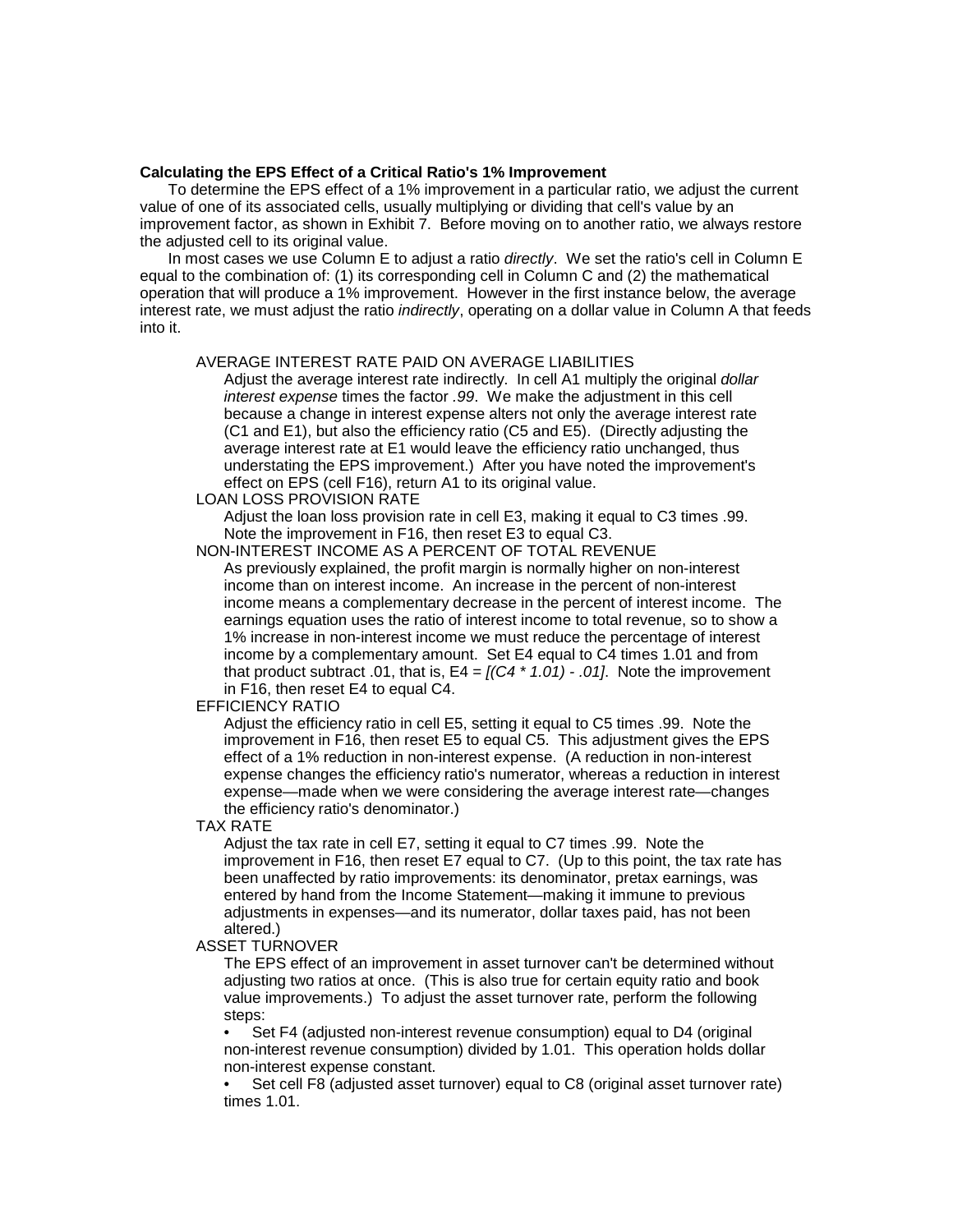Record the EPS increase and then return F4 and E8 to their original values.

#### EQUITY RATIO

These adjustments allow us to examine the EPS effect of various changes in the relationship of equity, debt, and assets.

—The EPS effect of a 1% increase in dollar liabilities while dollar preferred equity and dollar common equity are unchanged can be found by simultaneously setting cells E9 (preferred equity ratio) and E10 (common equity ratio) equal to the following values.

- E9 = *C9 ÷ {[1.01 \* (1 C9 C10)] + C9 + C10}*
- E10 = *C10 ÷ {[1.01 \* (1 C9 C10)] + C9 + C10}*

—The EPS effect of a 1% increase in dollar common equity while the dollar amounts of preferred equity, the preferred equity charge, and dollar debt are unchanged is found by simultaneously adjusting the equity ratios and the book value.

- Set E9 (preferred equity ratio) equal to *C9 ÷ [ 1 + (C10 \* .01)]*.
- Set E10 (common equity ratio) equal to *[C10 \* 1.01] ÷ [1 + (C10 \* .01)]*.
- Set E11 (preferred charge to common equity) equal to *C11 ÷ 1.01*.
- Set E12 (book value) equal to *C12 \* 1.01*.

—The EPS effect of a 1% increase in dollar common equity replacing an equal dollar amount of debt is found by simultaneously adjusting the common equity ratio and the book value.

- Set E10 (common equity ratio) equal to *C10 \* 1.01*.
- Set E11 (preferred charge to common equity) equal to *C11 ÷ 1.01*.
- Set E12 (book value) equal to *C12 \* 1.01*.

—The EPS effect of a 1% increase in assets through additional liabilities while the dollar amounts of preferred equity, common equity, and the preferred charge are unchanged is found by simultaneously adjusting the preferred and common equity ratios.

- Set E9 (preferred equity ratio) equal to *C9 ÷ 1.01*.
- Set E10 (common equity ratio) equal to  $C10 \div 1.01$ .

PREFERRED CHARGE TO COMMON EQUITY

The EPS effect of a 1% decrease in the preferred charge to common equity is found as follows.

• Set E11 equal to *C11 \* .99*.

BOOK VALUE

—To determine the EPS effect of a 1% increase in dollar assets when all else is unchanged, multiply the original book value times the appropriate improvement factor.

• Set cell E12 equal to *C12 \* 1.01*.

—To determine the EPS effect of a 1% decrease in the number of common shares outstanding, divide the original book value by the appropriate improvement factor.

• Set cell E12 equal to *C12 ÷ .99*.

# **IV. Projecting Future EPS**

We made 1% improvements in each ratio's value in order to compare the ratios' dollar-andcents effect on EPS. The resultant rankings can guide management in setting and prioritizing performance goals. Emphasis should be placed on improving those ratios whose 1% changes produced the greatest EPS increases.

**Projecting EPS using the ratio method.** Begin by determining target values for the critical ratios. This is simple except in the case of the efficiency ratio.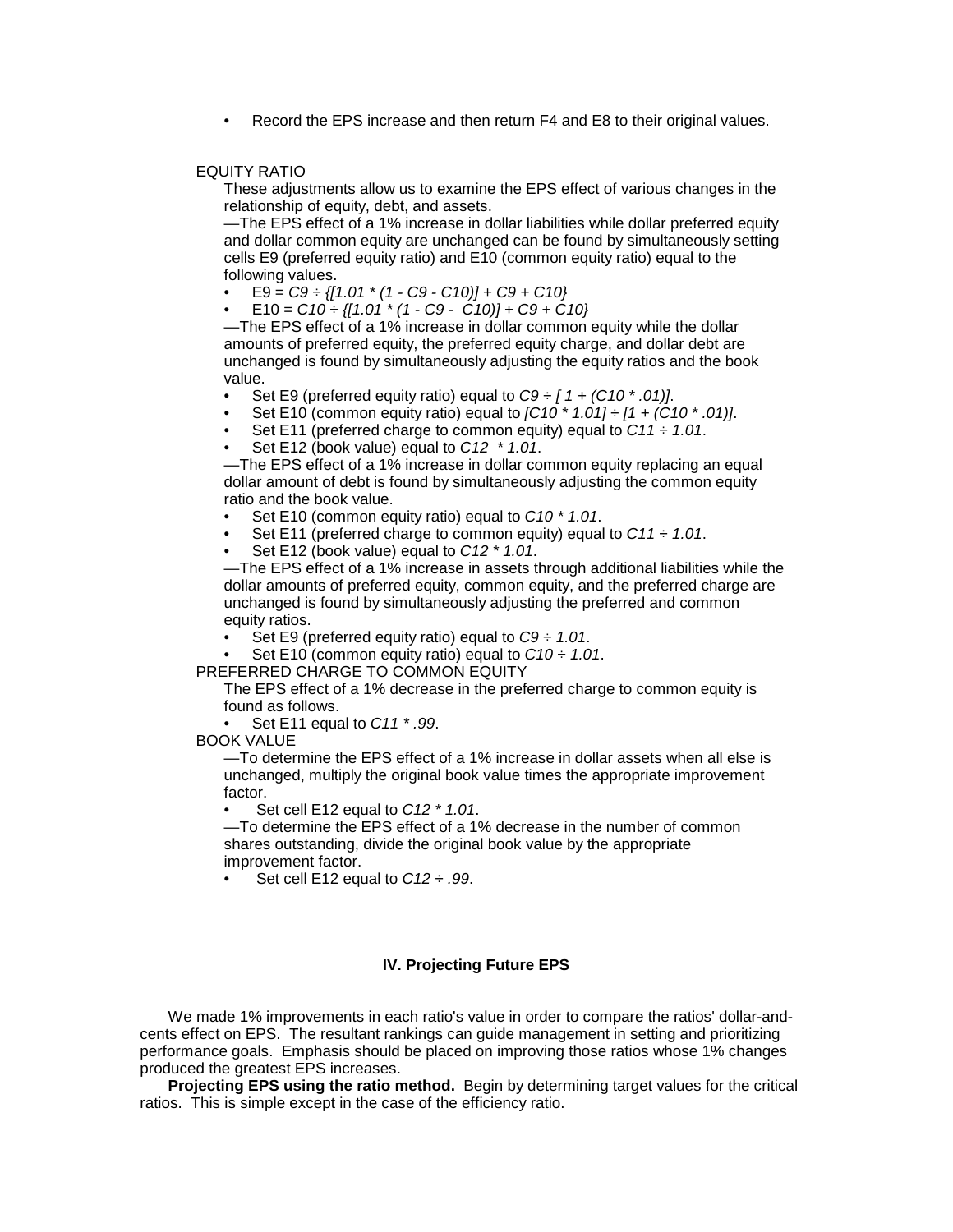Finding the new efficiency ratio can be confusing because its value is not only a function of the non-interest expense but also of the asset turnover, the interest rate, and the total equity ratio. Use the following formula to calculate it.

New Efficiency Ratio =

[improvement factor  $*$  original \$ non-interest expense]  $\div$  original \$ average assets new turnover - [new interest rate \* (1 - new total equity ratio)]

Once you have determined target values for the critical ratios, use Exhibit 8 to project future earnings.

CRITICAL RATIOS Enter the target values in the appropriate cells of Column E. COMPENSATING RATIOS Make sure that cell E2 is set equal to *[100% - E9 - E10)] ÷ E8*. Make sure that cell E6 is set equal to *[100% - F2]*. LATEST YEAR EPS Enter the EPS for the latest year in cell F16.

The calculated EPS will appear in cell F15. The difference between it and the most recent EPS will appear in cell F17.

**Projecting EPS using the dollar method.** As an alternative to the ratio method, future EPS can be projected from dollar and share amounts. Use Exhibit 8 in a different way.

#### COLUMN A

Enter the target dollar and share numbers in the appropriate cells of Column A. COLUMN C

Except for C7, the tax rate, all the cells of Column C should contain the division formulas indicated in Column B.

• Treat C7 differently. The dollar tax amount (A13) is dependent on the tax rate (C7), not the other way around. So, enter the applicable tax rate by hand in cell C7, leaving blank both the tax cell (A13) and the pretax earnings cell (A14).

As before, the projected EPS will appear in cell F15, and the difference between the projected EPS and that of the most recently completed fiscal year will appear in cell F17.

**The synergy of simultaneous improvements.** The EPS increase from simultaneouslymade improvements will exceed the sum of the EPS increases from independently-made improvements.

In Section III we found our example bank's major earnings drivers to be (in declining importance): the efficiency ratio, the average interest rate paid on total average liabilities, the asset turnover, the number of common shares outstanding, and dollar amount of assets (where the ratios for common equity, preferred equity, and preferred charge are unchanged).

Let us suppose that the bank's goal for the coming year is to achieve a 1% improvement in those five values while maintaining the current values of the loan loss provision rate, the interest income percentage, the tax rate, the equity ratios, and the preferred charge.

When the effects of these five improvements are calculated independently and summed, the result is an EPS increase of about 22 cents—a gain of just under 8%. But when the effects of these five improvements are calculated simultaneously, the EPS increase is almost 33 cents, a gain of nearly 12%.

That difference arises because one improvement magnifies the effect of another. Recall that the return on assets is the product of the profit margin times the asset turnover. Both the profit margin and the turnover rate have increased. So when these two improved ratios are multiplied together, each improvement enhances the other.

This synergy happens in other places as well. The combination of the two adjustments to book value—reflecting a simultaneous increase in dollar assets and decrease in common shares